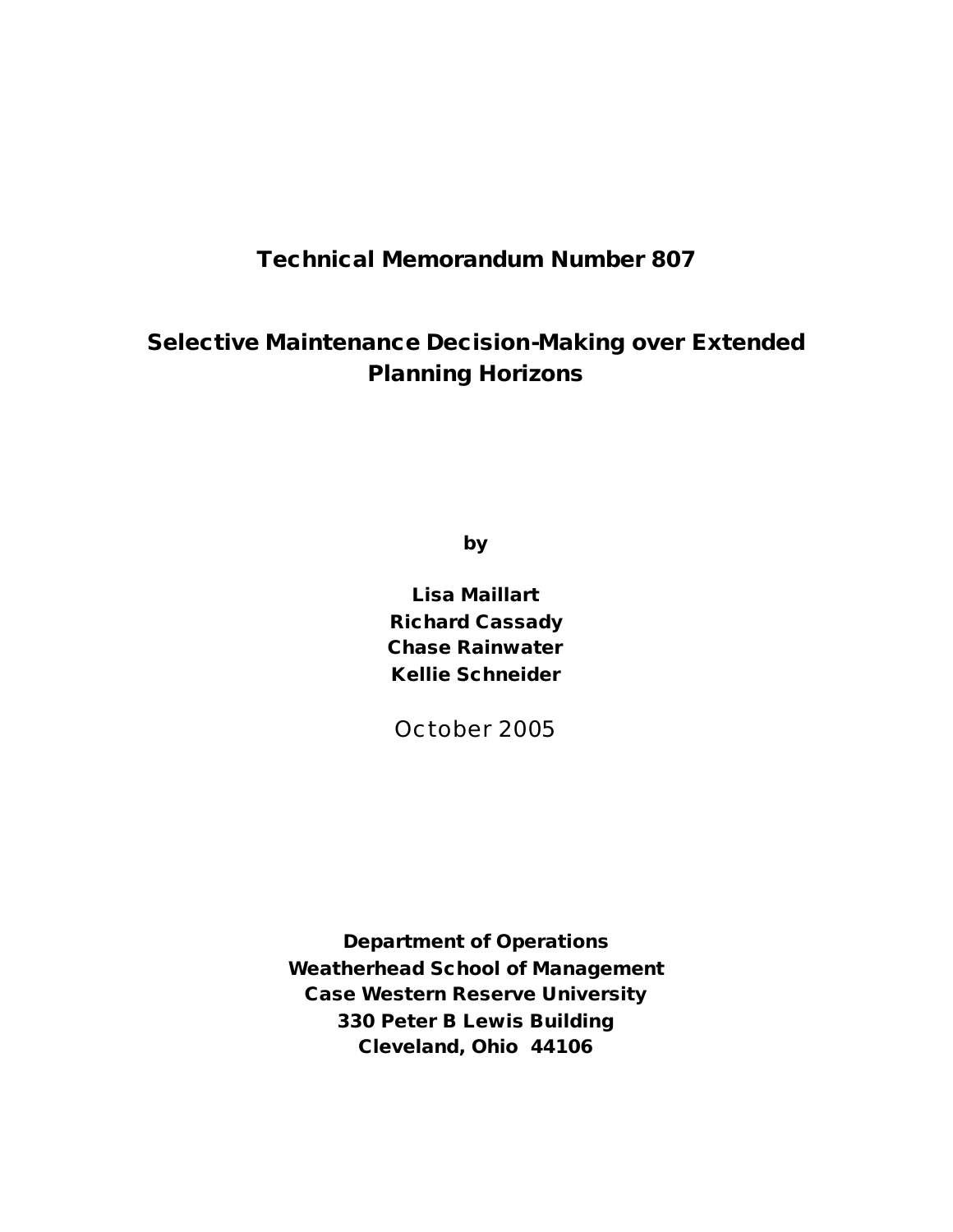## **Selective Maintenance Decision-Making over Extended Planning Horizons**

#### Authors

Lisa M. Maillart, Ph.D. Weatherhead School of Management Assistant Professor of Operations Case Western Reserve University

C. Richard Cassady, Ph.D., P.E. Associate Professor of Industrial Engineering Department of Industrial Engineering University of Arkansas

Chase Rainwater Department of Industrial and Systems Engineering University of Florida

> Kellie Schneider Department of Industrial Engineering University of Arkansas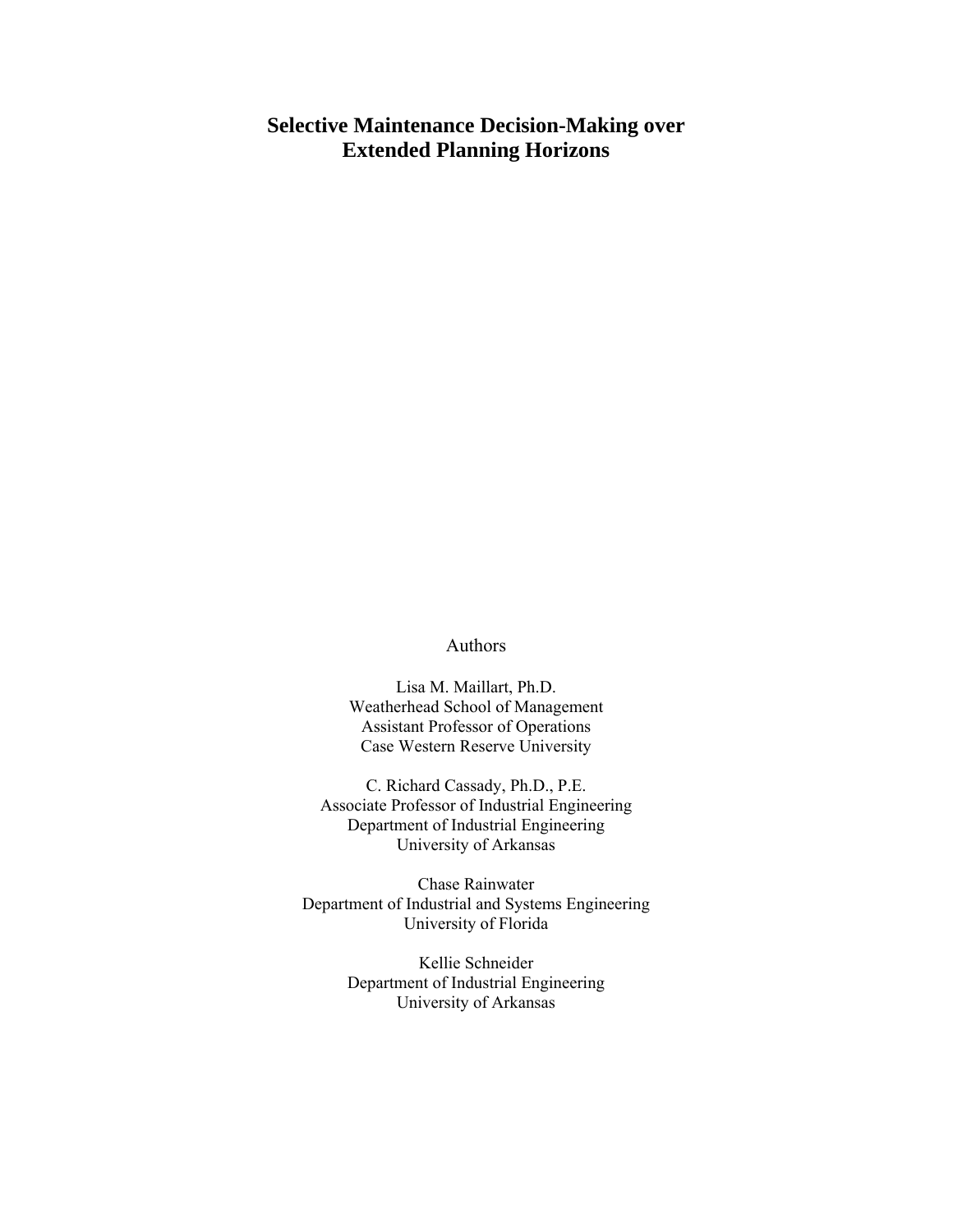### **Abstract**

 "Selective maintenance" models determine the optimal subset of desirable maintenance actions to perform when maintenance resources are constrained. We analyze a corrective selective maintenance model that identifies which components to replace in the finitely long periods of time between missions performed by a series-parallel system. We formulate this multi-mission problem as a stochastic dynamic program and compare the resulting optimal policy to the optimal single-mission policy by executing a large numerical experiment. Our results indicate that these policies rarely differ, and that when they do, the difference in long-run mission reliability is minimal, which suggests that future work should concentrate on extending results for the single-mission problem.

#### **Keywords**

selective maintenance, stochastic dynamic programming, myopic policy, infinite horizon

## **1. Introduction**

Most industrial and military organizations depend upon the efficient utilization of repairable systems (vehicles, machinery, computers, etc.) for the successful operation of their organization. Mathematical models of repairable system performance and the design of optimal maintenance policies for these systems have received an extensive amount of attention in the literature [\[6](#page-18-0), [7](#page-18-1), [8](#page-18-2), [9](#page-18-3), [14](#page-19-0), [15](#page-19-1), [16](#page-19-2)]. Unfortunately, the vast majority of this research ignores potential limitations on the resources required to perform maintenance actions. For example, the time between flights may limit maintenance on space vehicles; budgetary constraints on replacement parts may limit maintenance on manufacturing equipment; usage patterns may limit opportunities for maintaining computer networks. The common occurrence of resourceconstrained maintenance decision-making, and the corresponding shortcoming in the literature, motivates the development of models for selective maintenance: the process of identifying the subset of actions to perform from a set of desirable maintenance actions.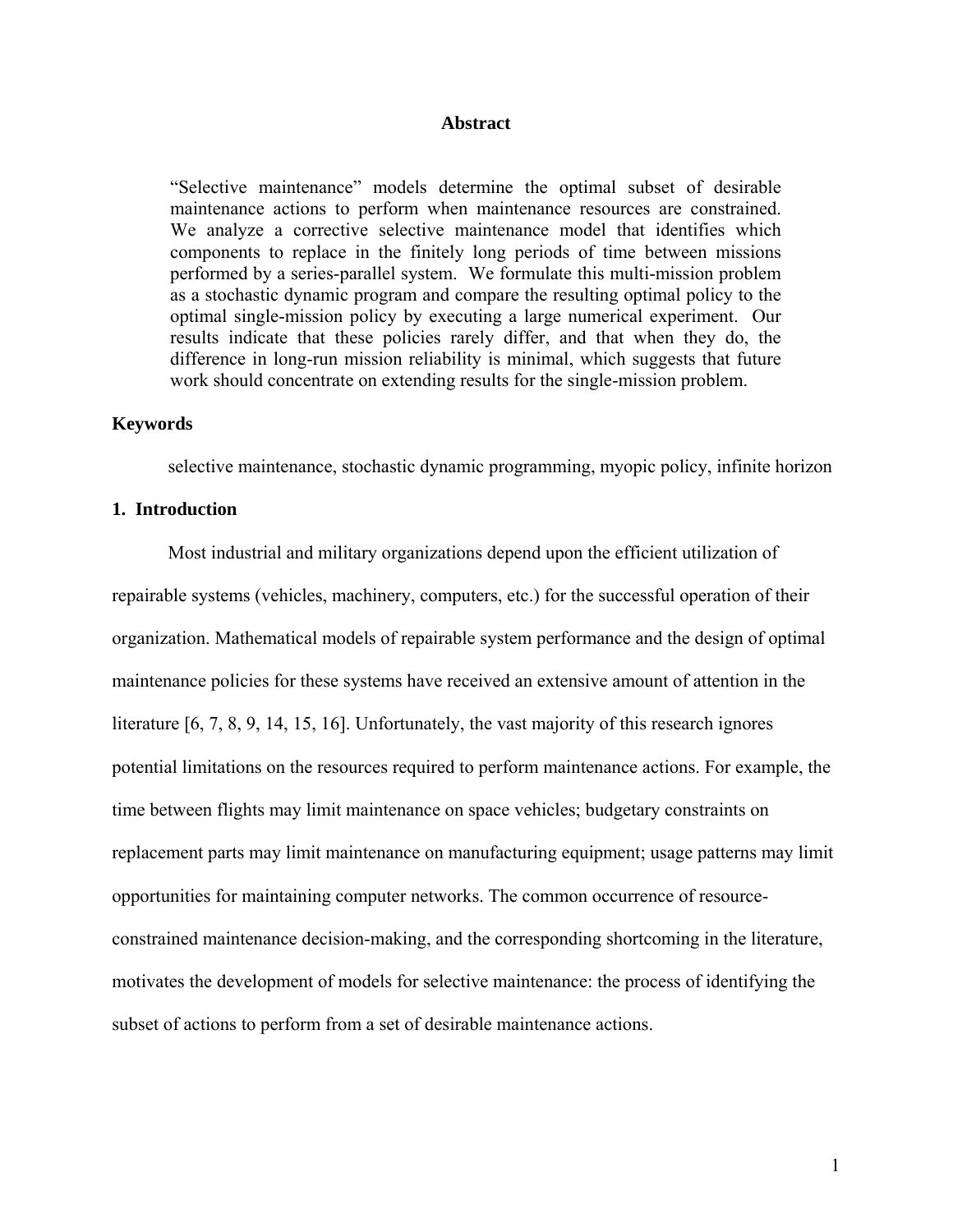In the original study on selective maintenance, Rice *et al*. [[12\]](#page-18-4) define a system of components that must complete a series of missions. Corrective maintenance (repair of failed components) is performed only during finitely-long breaks between missions. Due to the limited maintenance time, it may not be possible to repair all failed components before the next mission. Rice *et al.* develop a nonlinear, discrete, mathematical program which maximizes the reliability of the next mission in which the decision variables are the number of each component type to repair, and the limitation on maintenance time serves as the primary functional constraint. Due to the complexity of the model, the authors recommend total enumeration as a solution approach. However, because total enumeration is ineffective for large scenarios, they also develop a heuristic solution procedure.

 Cassady *et al.* [\[1,](#page-18-5) [3\]](#page-18-6) extend the work of Rice *et al.* [\[12](#page-18-4)] in several ways. First, they analyze more complex systems. Specifically, they consider a system comprised of independent subsystems connected in series, with the components in each subsystem connected in any fashion. Next, they extend Rice *et al.*'s model to the case in which both time and cost are constrained, which leads to the development of three different selective maintenance models: maximizing system reliability subject to both time and cost constraints; minimizing system repair costs subject to a time constraint and a minimum required reliability level; and minimizing total repair time subject to both cost and reliability constraints. Schneider and Cassady [[13\]](#page-18-7) also extend the work of Rice *et al*. [\[12](#page-18-4)] by considering multiple systems, each of which needs to perform one of a set of missions.

 Cassady *et al.* [\[4\]](#page-18-8) generalize the work of Rice *et al*. [[12\]](#page-18-4) in two additional ways. First, they allow Weibull component lifetime distributions. This relaxation permits systems to experience an increasing failure rate (IFR) and requires monitoring of the age of components.

2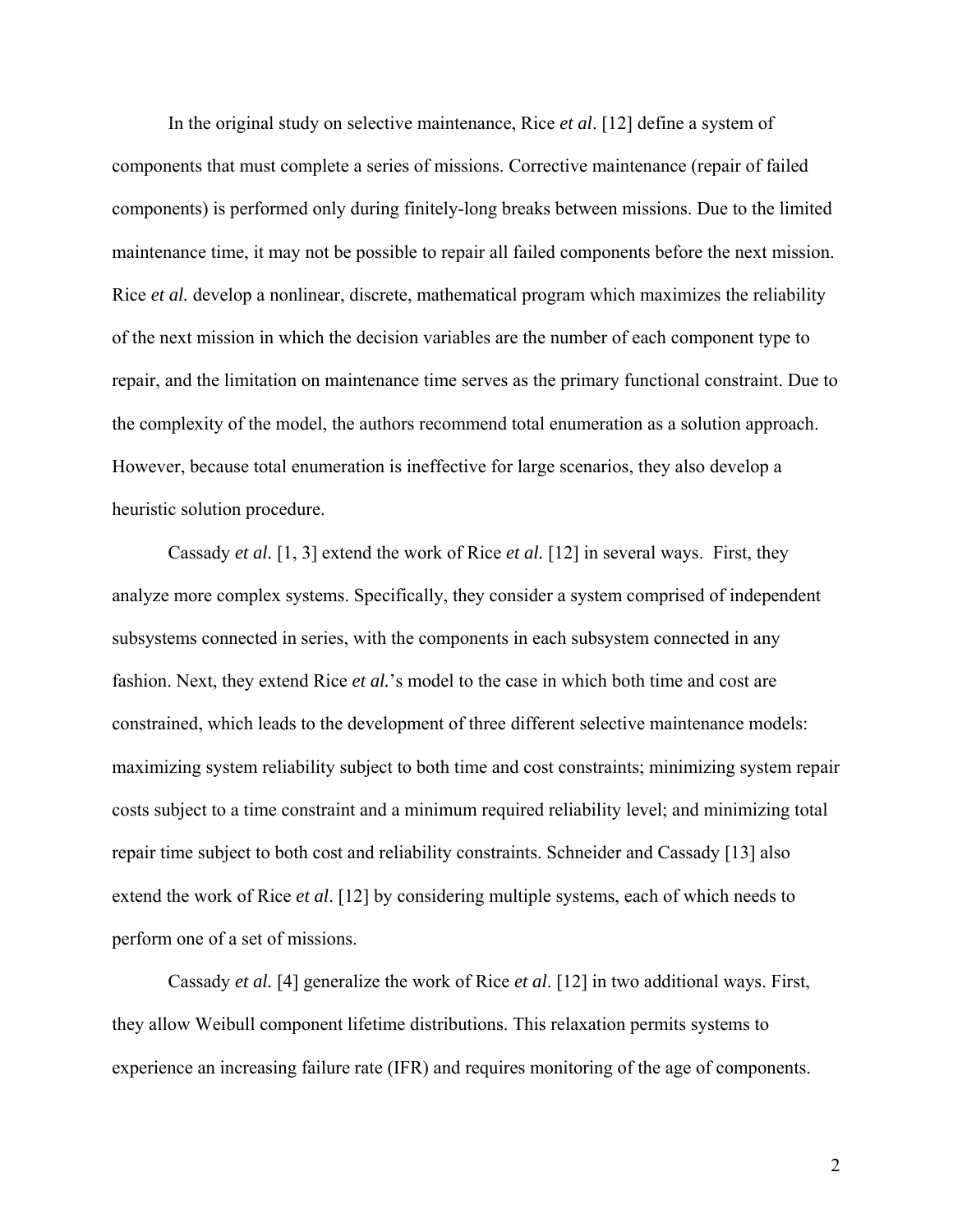Second, Cassady *et al.* include three maintenance actions: minimal repair of failed components, replacement of failed components, and preventive maintenance. Pohl *et al.* [[10\]](#page-18-9) extend the work of Cassady *et al.* [3] by adding component upgrade as a fourth maintenance option.

 Lastly, Chen *et al.* [\[5](#page-18-10)] extend the work of Rice *et al*. [[12\]](#page-18-4) and Cassady *et al.* [[1\]](#page-18-5) by considering systems in which each component and the system itself may be in  $K + 1$  possible states, 0, 1, …, *K*. They formulate an optimization model to minimize the total cost of maintenance activities subject to a minimum required system reliability.

These selective maintenance models considered to date treat decision-making relative to a single, future mission. As previously stated, the computational effort required to solve an instance of the single-mission model – a non-separable, nonlinear knapsack problem with integer-valued decision variables – is nontrivial [\[1](#page-18-5)]. Extending the existing selective maintenance literature to account for multi-mission planning, in which a system is required to perform a sequence of missions over time, increases the already formidable computational burden. Therefore, we seek to determine whether surmounting this so-called "curse of dimensionality" associated with large dynamic programs [\[11](#page-18-11)] is justified by superior long-run expected performance.

Our contribution is three-fold. First, we extend the work of Cassady *et al.* [2] by formulating the multi-mission finite-horizon and infinite-horizon selective maintenance problems as stochastic dynamic programs. Second, we compare the optimal multi-mission selective maintenance policy, with two missions remaining in the planning horizon and with an infinite number of missions remaining in the planning horizon, to the optimal single-mission policy. Specifically, we execute a large number of numerical experiments to assess how often these multi-mission optimal policies differ from the optimal single-period policy. Finally, we compare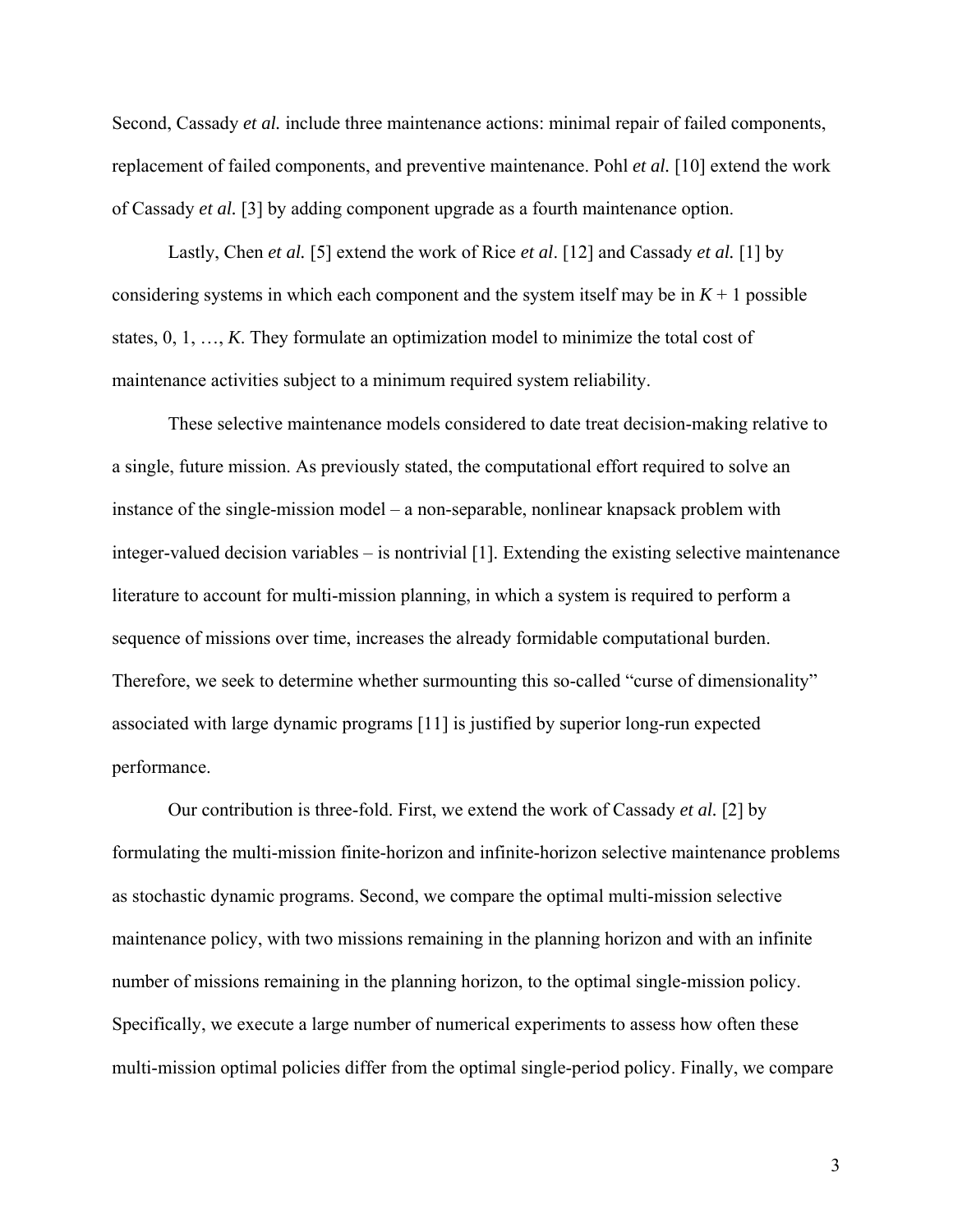the long-run performance of the optimal infinite-horizon selective maintenance policy to that of the two-mission optimal policy and the single-mission (myopic) policy. Specifically, we execute a large number of numerical experiments to assess the improvement in long-run mission reliability that results from using the optimal infinite-horizon policy rather than the optimal twoperiod policy or the myopic policy.

### **2. System Definition and Performance**

Consider a system comprised of *m* independent subsystems connected in series, and suppose subsystem *i* contains  $n_i$  independent and identical copies of a constant failure rate (CFR) component connected in parallel. Let *n* be a vector denoting the number of components in each subsystem, i.e.,  $\underline{n} = [n_1, n_2, \dots, n_m]$ . Each component in the system is labeled (*i,j*) where *i* denotes the subsystem number and *j* denotes the component number (Figure 1). At any point in time, a component is either functioning or failed, which implies that the subsystems and the system also have binary status.

The system must perform a sequence of identical missions with identical, finite-duration breaks between successive missions. Failures only occur during missions, and maintenance is performed only during breaks between missions. Let *ri* denote the mission reliability of a component in subsystem *i*. The reliability of component (*i*,*j*) is defined to be the probability that component  $(i,j)$  is functioning at the end of the next mission and is given by

$$
R_{ij} = \begin{cases} r_i & \text{if component } (i, j) \text{ is functioning at the start of the next mission} \\ 0 & \text{otherwise.} \end{cases}
$$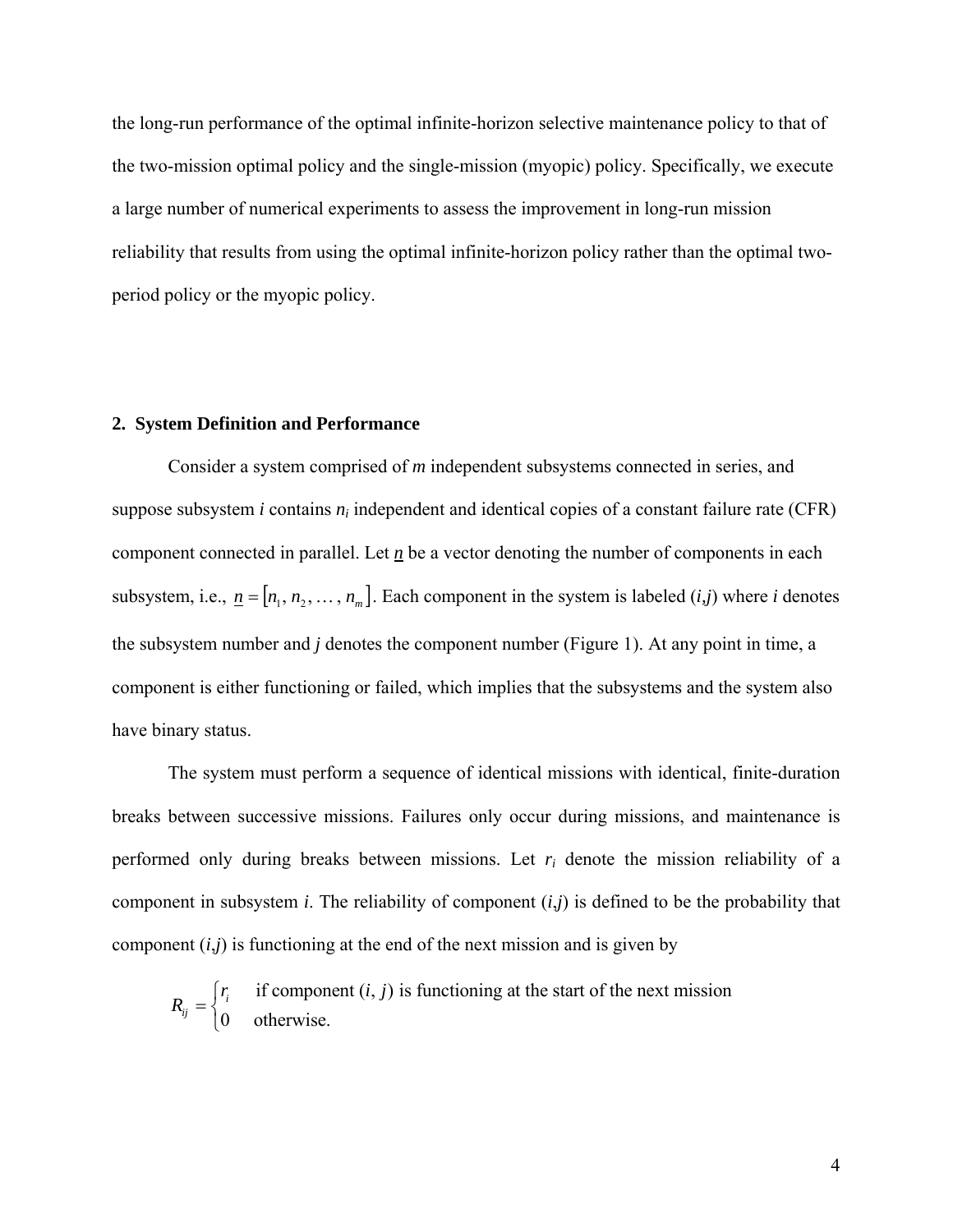Likewise, the reliability of subsystem *i* is the probability that subsystem *i* is functioning at the end of the next mission. Since each subsystem is a parallel arrangement of its components, subsystem reliability is given by

$$
R_i = \prod_{j=1}^{n_i} R_{ij} = 1 - \prod_{j=1}^{n_i} (1 - R_{ij}).
$$
\n(1)

Let  $b_i$  denote the number of functioning components in subsystem  $i$  at the start of the next mission (i.e., after maintenance), and let  $\underline{b} = [b_1, b_2, \dots, b_m]$ . Since each subsystem contains identical copies of its components, equation (1) simplifies to

$$
R_i = 1 - (1 - r_i)^{b_i} \,. \tag{2}
$$

Finally, the reliability of the system is the probability that all subsystems are functioning at the end of the next mission. Since the system is a series arrangement of its subsystems, system reliability is given by

$$
R=\prod_{i=1}^m R_i,
$$

or after substituting equation (2),

$$
R = \prod_{i=1}^{m} 1 - (1 - r_i)^{b_i} \tag{3}
$$

Let  $S_i'$  denote the number of failed components in subsystem *i* at the end of the next mission, so that  $S_i'$  is a random variable given by

$$
S_i' = n_i - b_i + Z_i \tag{4}
$$

where *Zi* is the number of component failures in subsystem *i* during the next mission. Note that *Zi* is a binomial random variable comprised of *bi* independent and identical Bernoulli trials each having probability of success  $1-r_i$ , i.e.,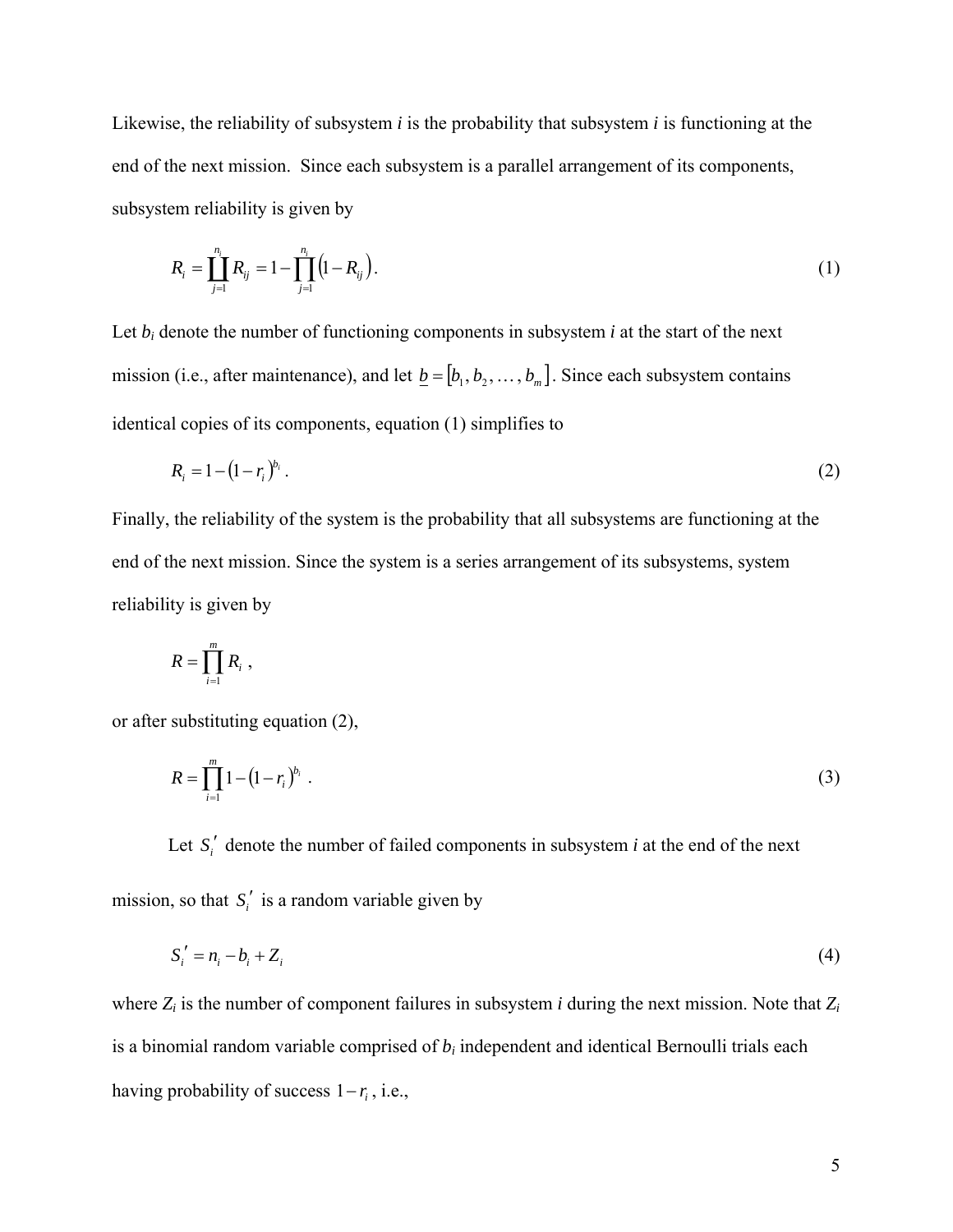$$
Z_i \sim \text{binomial}(b_i, 1 - r_i),
$$

which implies that

$$
S'_{i} \in \{n_{i} - b_{i}, n_{i} - b_{i} + 1, ..., n_{i}\}.
$$

Let  $\underline{S}' = \begin{bmatrix} S_1', S_2', \dots, S_m' \end{bmatrix}$ ,  $s_i'$  denote a specific realization of  $S_i'$ , and  $\underline{s}' = \begin{bmatrix} s_1', s_2', \dots, s_m' \end{bmatrix}$ .

Then,

$$
Pr(S_i' = s_i') = Pr(n_i - b_i + Z_i = s_i')
$$
  
= 
$$
Pr(Z_i = s_i' - n_i + b_i)
$$
  
= 
$$
\binom{b_i}{s_i' - n_i + b_i} (1 - r_i)^{s_i' - n_i + b_i} (r_i)^{n_i - s_i'}
$$
  
= 
$$
bin(s_i' - n_i + b_i, b_i, 1 - r_i),
$$

and

$$
\Pr\left(\underline{S}' = \underline{s}'\right) = \prod_{i=1}^{m} \text{bin}\left(s_i' - n_i + b_i, b_i, 1 - r_i\right). \tag{5}
$$

## **3. The Multi-Mission Selective Maintenance Model**

 Consider the point in time at which a mission ends and the system returns to its base of operation for maintenance. Let  $\alpha_{i\ell}$  denote the amount of resource  $\ell$  required to repair a component in subsystem *i*, and let  $\beta_{\ell}$  denote the amount of resource  $\ell$  available during a single break. Define the collections of these parameters by

$$
\underline{\alpha} = \begin{bmatrix} \alpha_{11}, \alpha_{12}, \dots, \alpha_{1\rho} \\ \alpha_{21}, \alpha_{22}, \dots, \alpha_{2\rho} \\ \vdots \\ \alpha_{m1}, \alpha_{m2}, \dots, \alpha_{m\rho} \end{bmatrix},
$$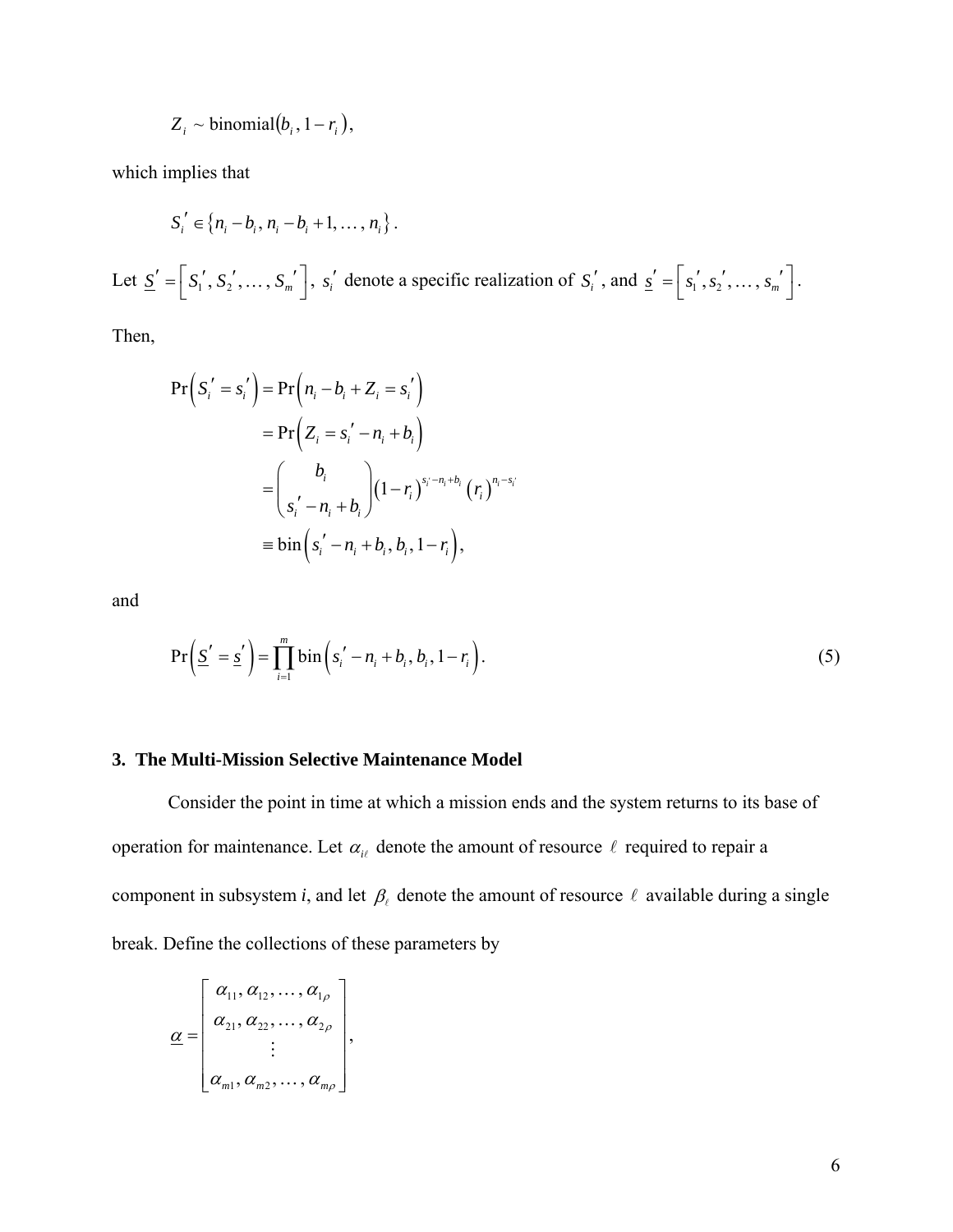and  $\underline{\beta} = [\beta_1, \beta_2, \dots, \beta_\rho]$ , where  $\rho$  denotes the number of limited maintenance resources. Next, let  $\underline{s} = [s_1, s_2, \dots, s_m]$  and  $\underline{a} = [a_1, a_2, \dots, a_m]$  where  $s_i$  denotes the current number of failed components in subsystem *i* and *ai* denotes the number of components in subsystem *i* to be repaired prior to the beginning of the next mission. We refer to *s* as the state of the system and *a* as the maintenance action. If *A*(*s*) denotes the set of feasible actions when the system is in state *s*, then  $\underline{a} \in A(\underline{s})$  if and only if

$$
0 \le a_i \le s_i
$$
, integer,  $i = 1, 2, \ldots, m$ ,

and

$$
\underline{a}\ \underline{\alpha}\leq \underline{\beta} \ .
$$

 Recall that *bi* denotes the number of functioning components in subsystem *i* at the beginning of the next mission, in which case

$$
b_i = n_i - s_i + a_i ,
$$

which implies that

$$
\underline{b} = \underline{n} - \underline{s} + \underline{a} \tag{6}
$$

Substituting equation (6) into equation (4) yields

$$
S_i' = s_i - a_i + Z_i
$$

where

$$
Z_i \sim \text{binomial}(n_i - s_i + a_i, 1 - r_i)
$$

which implies that

$$
S_i' \in \{s_i - a_i, s_i - a_i + 1, ..., n_i\}
$$

and equation (5) can be re-written as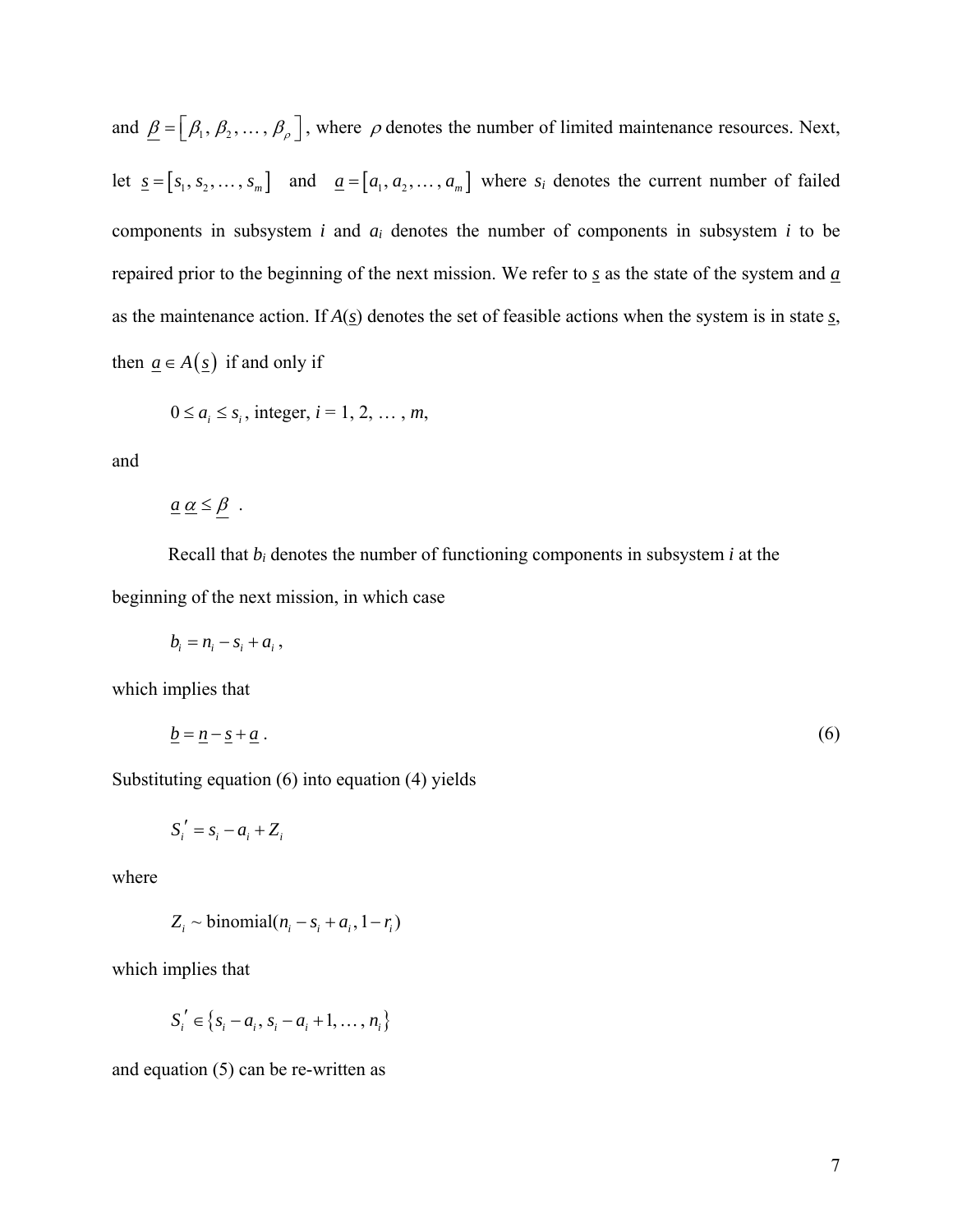$$
Pr(S'_{i} = s'_{i}) = Pr(s_{i} - a_{i} + Z_{i} = s'_{i}) = Pr(Z_{i} = s'_{i} - s_{i} + a_{i})
$$
  
=  $bin(s'_{i} - s_{i} + a_{i}, n_{i} - s_{i} + a_{i}, 1 - r_{i}) = {n_{i} - s_{i} + a_{i} \choose s'_{i} - s_{i} + a_{i}} (1 - r_{i})^{s_{i} - s_{i} + a_{i}} (r_{i})^{n_{i} - s_{i}},$ 

and

$$
\Pr\left(\underline{S}'=\underline{s}'\right)=\prod_{i=1}^m\mathrm{bin}\left(s_i'-s_i+a_i\,,n_i-s_i+a_i\,,1-r_i\right)\equiv p\left(\underline{s}'\,\big|\,\underline{s},\underline{a}\right).
$$

 The reliability of the system for the next mission is a function of both *s* and *a*. Specifically, using equation (5), system reliability for the next mission can be expressed as

$$
R\left(\underline{s},\underline{a}\right)=\prod_{i=1}^m 1-\left(1-r_i\right)^{n_i-s_i+a_i}.
$$

All previous selective maintenance studies seek to maximize this reliability for the next mission only. We, however, consider the more general case in which *t* future missions remain in the planning horizon. Therefore, we seek to maximize the total expected number of successful missions over the remainder of the planning horizon.

Let  $V(t, \underline{s})$  denote the maximum expected number of successful missions with *t* missions remaining in the planning horizon and a system status of *s*. When no missions remain, the expected value of the number of successful missions remaining is equal to zero, i.e.,

$$
V(0, \underline{s}) = 0
$$

for all states *s*. When a single mission remains, the number of successful missions remaining is a Bernoulli random variable with success probability  $R(s, a)$ . Therefore,  $V(1, s)$  equivalent to the maximum value of system reliability for the next mission, i.e.,

$$
V(1, \underline{s}) = \max_{\underline{a} \in A(\underline{s})} \{ R(\underline{s}, \underline{a}) \},
$$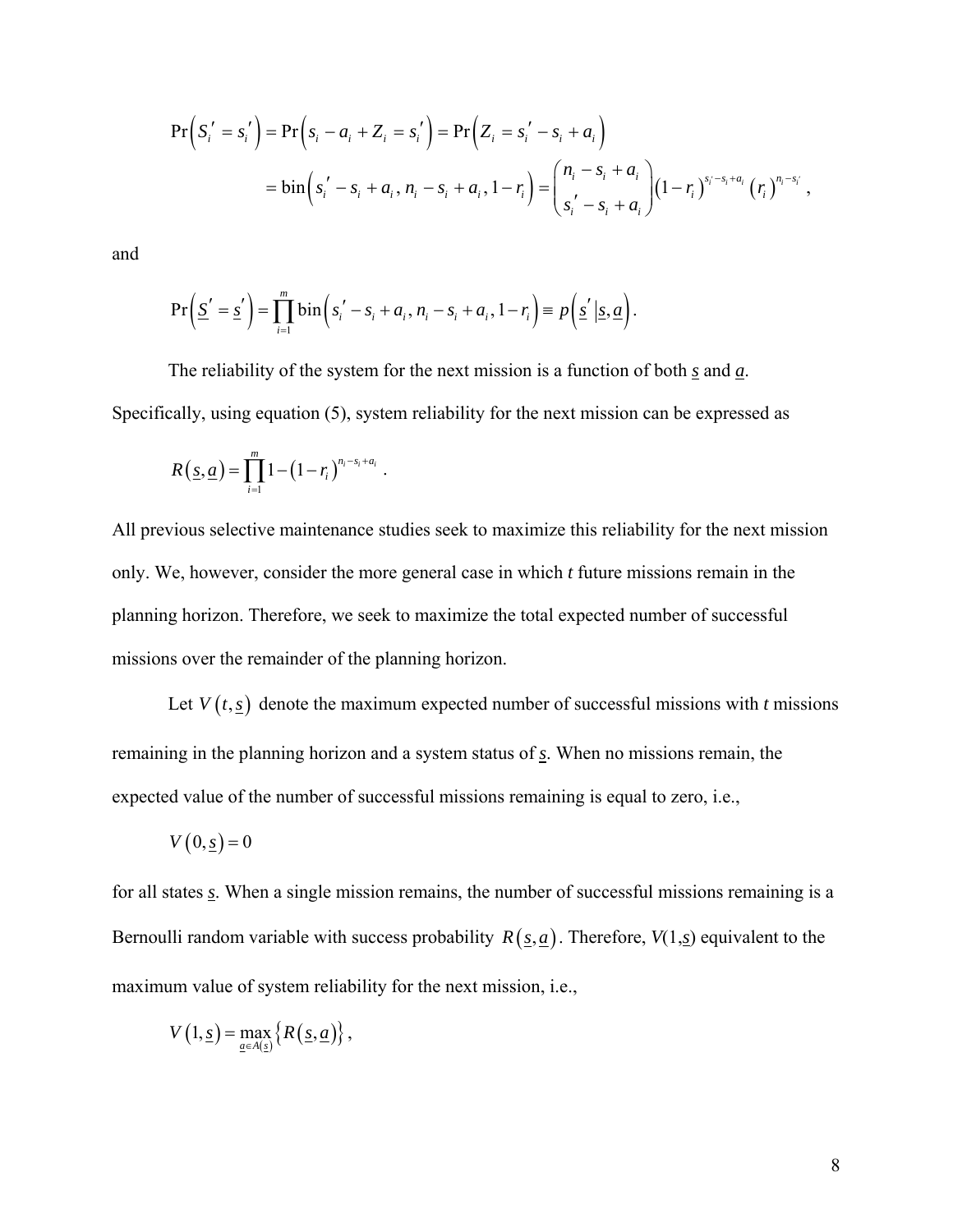which is equivalent to the single-mission selective maintenance problem as defined by Cassady *et al.* [2]. In general, when *t* missions remain in the planning horizon, the maximum expected number of successful missions remaining is given by the stochastic dynamic programming recursion

$$
V(t, \underline{s}) = \max_{\underline{a} \in A(\underline{s})} \left\{ R(\underline{s}, \underline{a}) + \sum_{\underline{s}'} V(t-1, \underline{s}') p(\underline{s}' | \underline{s}, \underline{a}) \right\}.
$$
 (7)

For a given <u>s</u> and *t*, we denote the optimal maintenance action by  $\underline{d}^*(t, \underline{s})$ , i.e.,

$$
\underline{d}^*(t,\underline{s}) = \underset{\underline{a} \in A(\underline{s})}{\arg \max} \left\{ R(\underline{s},\underline{a}) + \sum_{\underline{s}'} V\left(t-1,\underline{s}'\right) p\left(\underline{s}' \mid \underline{s},\underline{a}\right) \right\}.
$$

The collection of  $\underline{d}^*(t, \underline{s})$  for all <u>s</u> and *t* is called the optimal maintenance policy.

 Consider the case in which the planning horizon, i.e., the number of missions remaining, is infinite. Since  $\lim_{t\to\infty} V(t,\underline{s}) = \infty$ , the stochastic dynamic program represented by equation (7) is not tractable. Therefore, we formulate the infinite-mission case using an average reward criterion (long-run average mission reliability) rather than a total reward criterion (total expected number of successful missions). Over an infinite-horizon, doing so results in the same optimal selective maintenance policy as would the total reward criterion formulation since the intermediate reward, i.e., the number of successes in the next mission, is a Bernoulli random variable with probability of success  $R(s, a)$ . Furthermore, since the problem clearly meets the unichain condition, we employ the following result [\[11](#page-18-11)],

$$
\lim_{t \to \infty} V\left(t, \underline{s}\right) = t\gamma + W\left(\underline{s}\right),\tag{8}
$$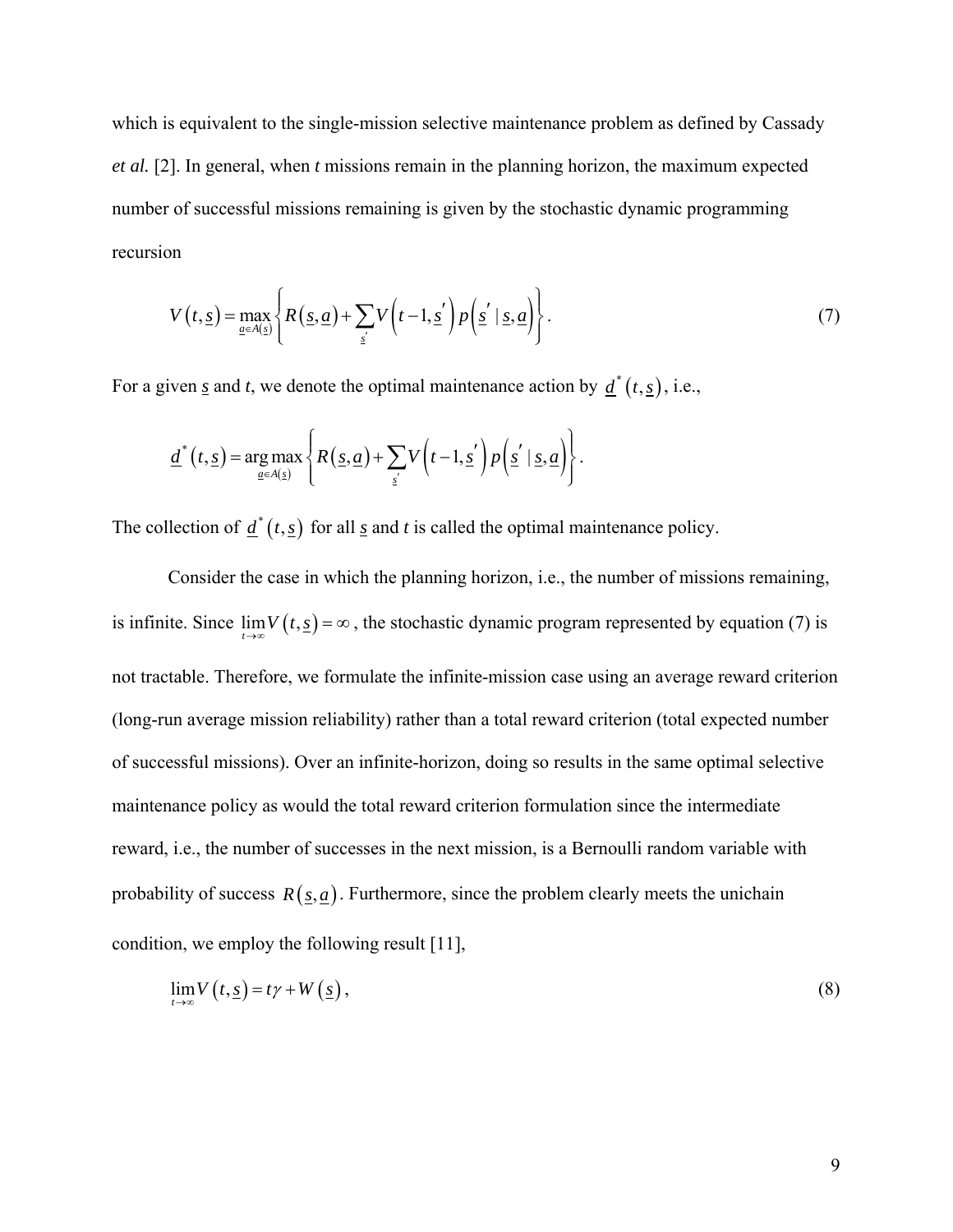where  $\gamma$  is the steady-state system reliability under the optimal infinite-horizon selective maintenance policy, and  $W(g)$  is the bias associated with starting in state <u>s</u>. Taking the limit of both sides of equation (7) and substituting using (8) yields

$$
W(\underline{s}) = \max_{\underline{a} \in A(\underline{s})} \left\{ R(\underline{s}, \underline{a}) + \sum_{\underline{s'}} W(\underline{s'}) p(\underline{s'} | \underline{s}, \underline{a}) \right\} - \gamma.
$$

Analogously to the finite-horizon case, we define the optimal infinite-horizon action when the system is in state *s* to be

$$
\underline{d}^*(\underline{s}) = \underset{\underline{a} \in A(\underline{s})}{\arg \max} \left\{ R(\underline{s}, \underline{a}) + \sum_{\underline{s}'} W(\underline{s}') p(\underline{s}' | \underline{s}, \underline{a}) \right\} - \gamma.
$$

Likewise, we refer to the collection of  $\underline{d}^*(\underline{s})$  for all <u>s</u> as the optimal infinite-horizon selective maintenance policy.

## **4. Numerical Experimentation**

### **4.1 An Insightful Example**

As an example, consider the system portrayed in Figure 1, suppose that  $r_1 = 0.7962$ ,  $r_2 =$ 0.8623 and  $r_3$  = 0.9558, and suppose that the between-mission maintenance is constrained by  $\rho$  = 3 limited maintenance resources such that

$$
\underline{\alpha} = \begin{bmatrix} 1.93 & 2.85 & 2.84 \\ 3.82 & 3.28 & 1.06 \\ 1.52 & 3.47 & 3.76 \end{bmatrix}
$$
(30)

and  $\beta = [11.7, 20.1, 20.2]$ . Since  $n = [5, 3, 2]$ , there are

$$
(5+1)(3+1)(2+1) = 72
$$
\n(31)

*s* vectors.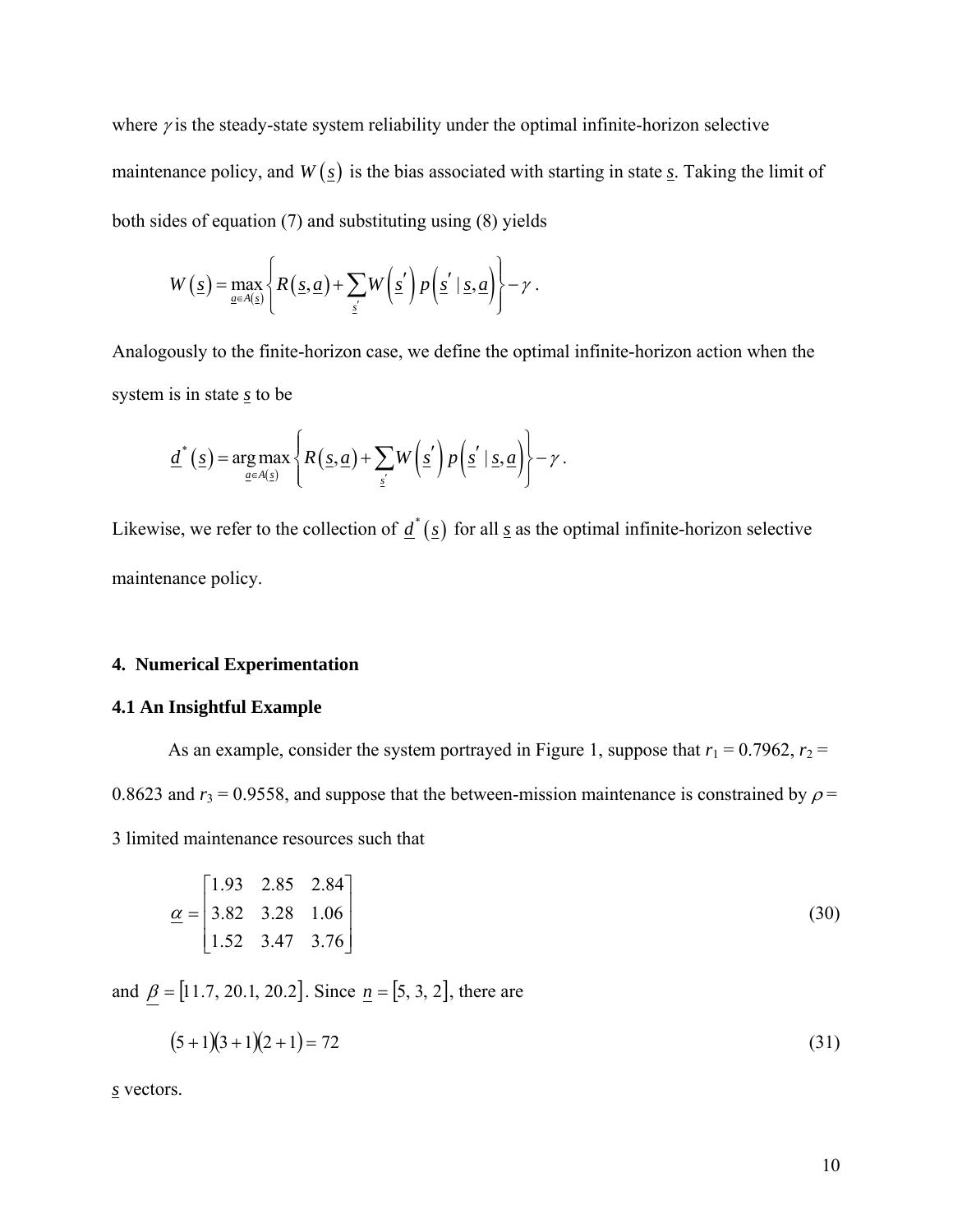Define  $\Phi$  to be the set of all states that require selective maintenance, i.e.,

$$
\Phi \equiv \left\{ \underline{s} \mid \exists \ell \in \{1, 2, ..., \rho\} \ni \sum_{i=1}^{m} \alpha_{i\ell} s_i > \beta_{\ell} \right\},\
$$

and let  $R_{max}$  denote the system reliability if the system is fully functioning after maintenance, i.e.,

$$
R_{max} \equiv \prod_{i=1}^{m} 1 - (1 - r_i)^{n_i} \; .
$$

If  $\underline{s} \notin \Phi$ , then the optimal action is to repair all failed components and  $R(\underline{s}, \underline{d}^*) = R_{max}$ .

For this example, repairing all failed components in state  $s = [3, 2, 1]$  would require 14.95 units of resource one. Clearly, since there are only 11.7 units of resource one available,  $[3, 2, 1] \in \Phi$ . In fact, half of the system states require selective maintenance in the example problem. These 36 states and their corresponding values of  $d^*(1, s)$  and  $V(1, s)$ , obtained via total enumeration, are presented in Table 1 ( $R_{max}$  = 0.99587 for this system). Table 1 also contains the  $\underline{d}^*(2, \underline{s})$  values for the 36 states in Φ. We solved the two-mission problems using backward induction (Puterman [11]).

 As highlighted in Table 1, only four system states require a different optimal maintenance action when  $t = 2$  as opposed to when  $t = 1$ . For each of these states, the  $\underline{d}^*(2, \underline{s})$  action replaces all failed components in the third subsystem, whereas the  $d^*(1, \underline{s})$  action does not; the  $d^*(1, \underline{s})$ action favors replacing an additional component in subsystem one instead. Intuition suggests that this difference stems from the fact that in general, subsystem three's components are fewer in number and more resource-intensive to repair than subsystem one's components. That is, with two missions remaining, it is optimal to sacrifice the reliability of the next mission in order to protect the system from entering a state in which both resource-hungry, type-three components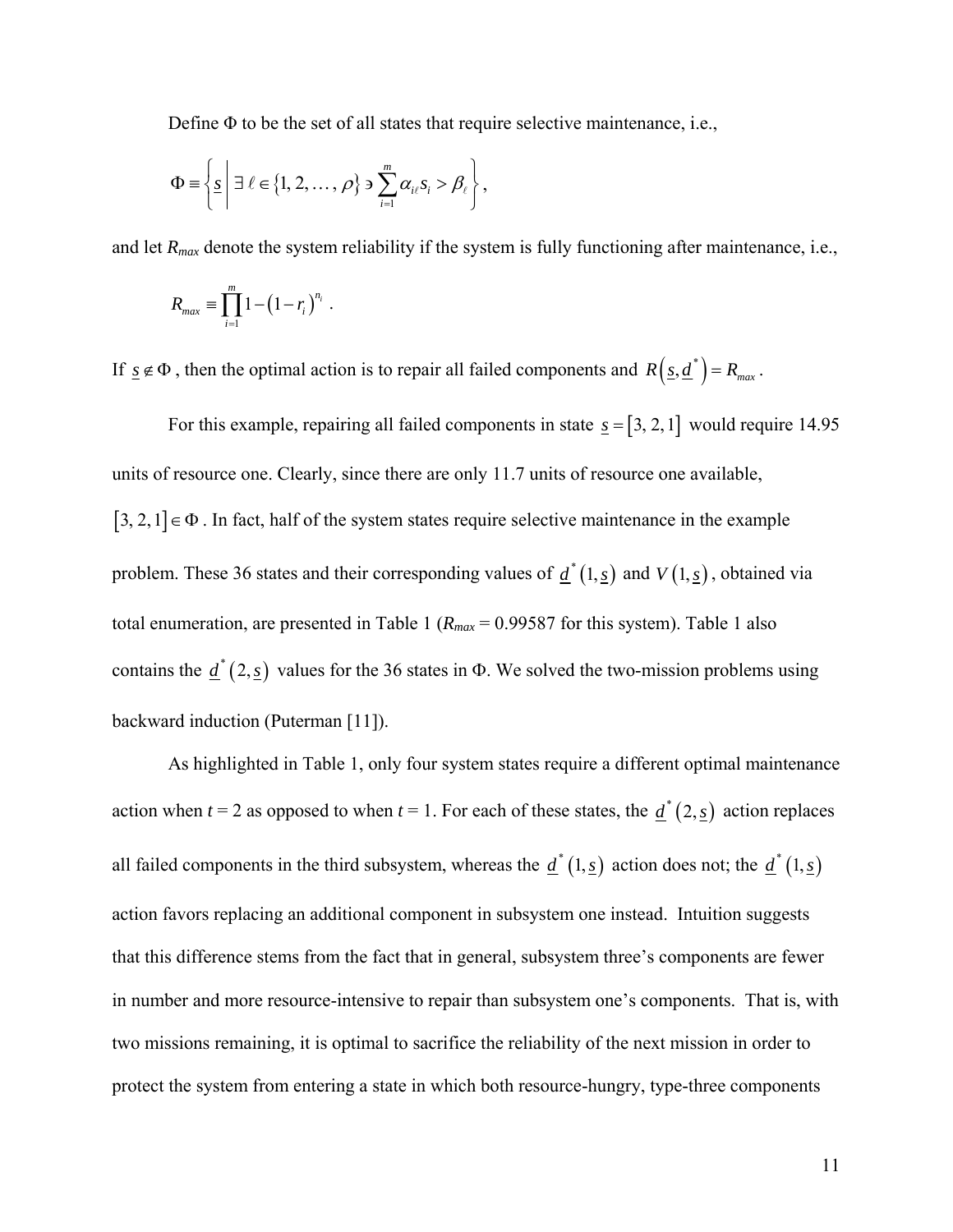are failed, thus requiring at least one type-three repair. With one mission remaining, however, this notion of "protection" is irrelevant.

 For the 36 *s* vectors in Φ, when we use policy iteration (Puterman [11]) to solve for the optimal infinite-horizon selective maintenance action,  $\underline{d}^*(\underline{s})$ , we find that it is the same as  $\underline{d}^*(2, \underline{s})$  for all <u>s</u>. To assess the benefit of implementing  $\underline{d}^*(\underline{s})$  as opposed to the more readilycomputable myopic policy,  $\underline{d}^*(1, \underline{s})$ , we compute  $\gamma - \gamma(\underline{d}^*(1, \underline{s}))$  where  $\gamma(\underline{d}^*(1, \underline{s}))$  is the longrun system reliability under policy  $\underline{d}^*(1, \underline{s})$ . We compute  $\gamma(\underline{d}^*(1, \underline{s}))$  by executing the policy evaluation step of the policy iteration algorithm (Puterman [11]). For this example,  $\gamma - \gamma \left( \underline{d}^*(1, \underline{s}) \right) = 2.9 \times 10^{-10}$ . These results suggest that the multi-mission approach results in superior performance over long horizons, but on a very small scale. The difference is small because the four states for which the myopic policy is suboptimal correspond to relatively unlikely states.

#### **4.2 Experimental Design**

 The numerical example in Section 4.1 provides some insight into the relative performance of multi-mission selective maintenance policies in comparison to single-mission policies. To gain a better understanding of this behavior, we executed a large set of numerical experiments for the case in which  $m = 3$ . We randomly generated 1000 example systems using the following procedure. We drew the number of components in a given subsystem from a discrete uniform probability distribution over the integer set  $\{2, 3, 4, 5\}$ , i.e., a DU(2,5) distribution. If the number of components in a given subsystem is two, then we generated the reliability of a single component in that subsystem from a uniform probability distribution over

12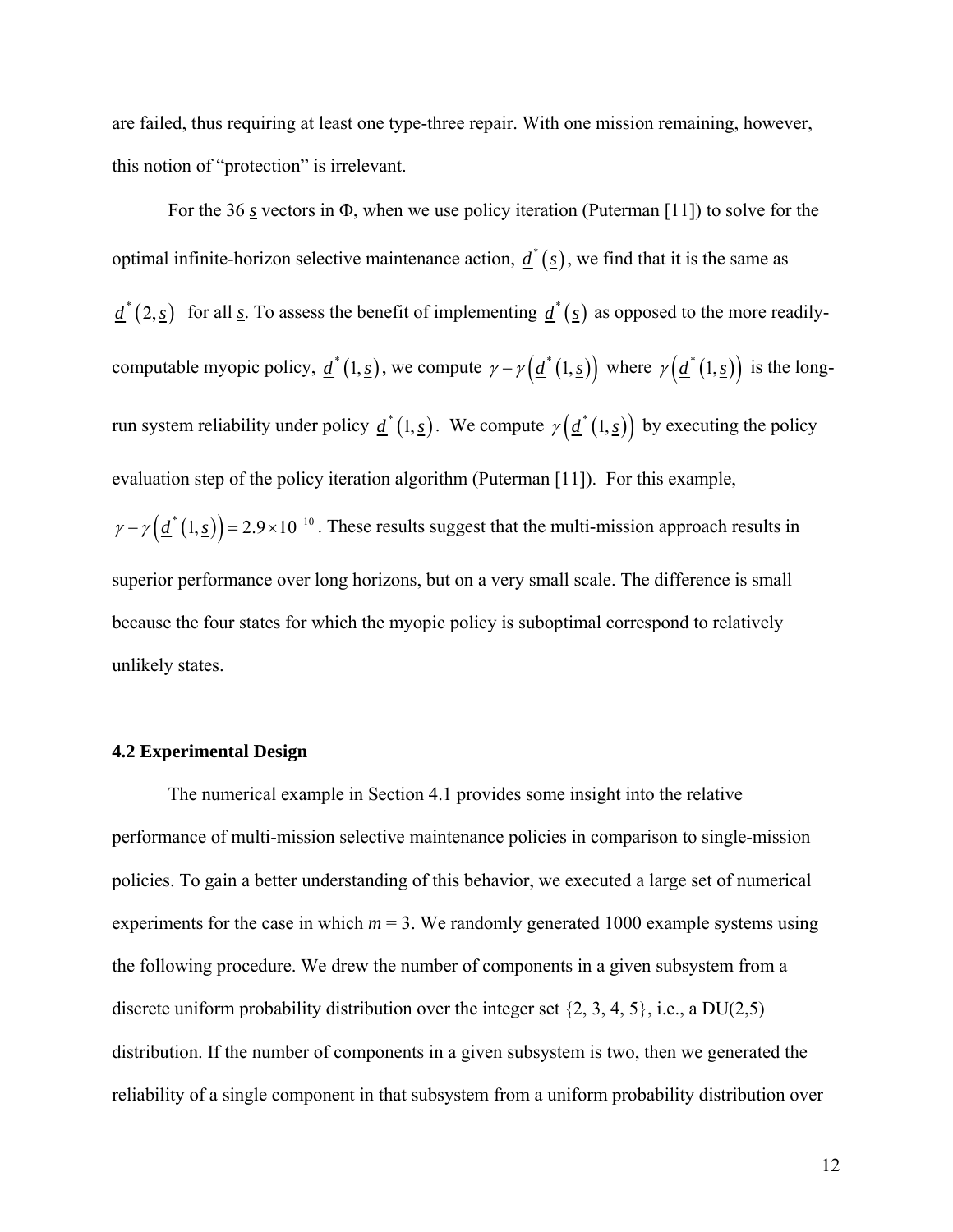the interval  $(0.9,1)$ , i.e., a  $U(0.9,1)$  distribution. If the number of components in a given subsystem is three, then we generated the reliability of a single component in that subsystem from a U(0.85,0.95) distribution. If the number of components in a given subsystem is four, then we generated the reliability of a single component in that subsystem from a  $U(0.8, 0.9)$ distribution. If the number of components in a given subsystem is five, then we generated the reliability of a single component in that subsystem from a U(0.75,0.85) distribution.

We generated the number of limited maintenance resources from a DU(1,4) distribution, and the amount of a each resource consumed by the repair of a given type of component from a U(1,4) distribution. Let  $\beta_{\ell,min}$  denote the amount of resource  $\ell$  required to repair a single component in each subsystem, i.e.,

$$
\beta_{\ell, min} = \sum_{j=1}^m \alpha_{j\ell} \ .
$$

Let  $\beta_{\ell, max}$  denote the amount of resource  $\ell$  required to repair all the components in the system, i.e.,

$$
\beta_{\ell, min} = \sum_{j=1}^m \alpha_{j\ell} n_j .
$$

Then,  $\beta$  is given by

$$
\beta_{\ell} = \beta_{\ell, min} + \Delta \left( \beta_{\ell, max} - \beta_{\ell, min} \right)
$$

where  $\Delta$  was drawn from a U(0.25,0.75) distribution.

## **4.3 Numerical Results**

For each experiment, for all <u>s</u>, we solved for  $d^*(1, s)$ , the single-mission (myopic) policy,  $\underline{d}^*(2, \underline{s})$ , the two-mission policy, and  $\underline{d}^*(\underline{s})$ , the infinite-horizon policy. Using code developed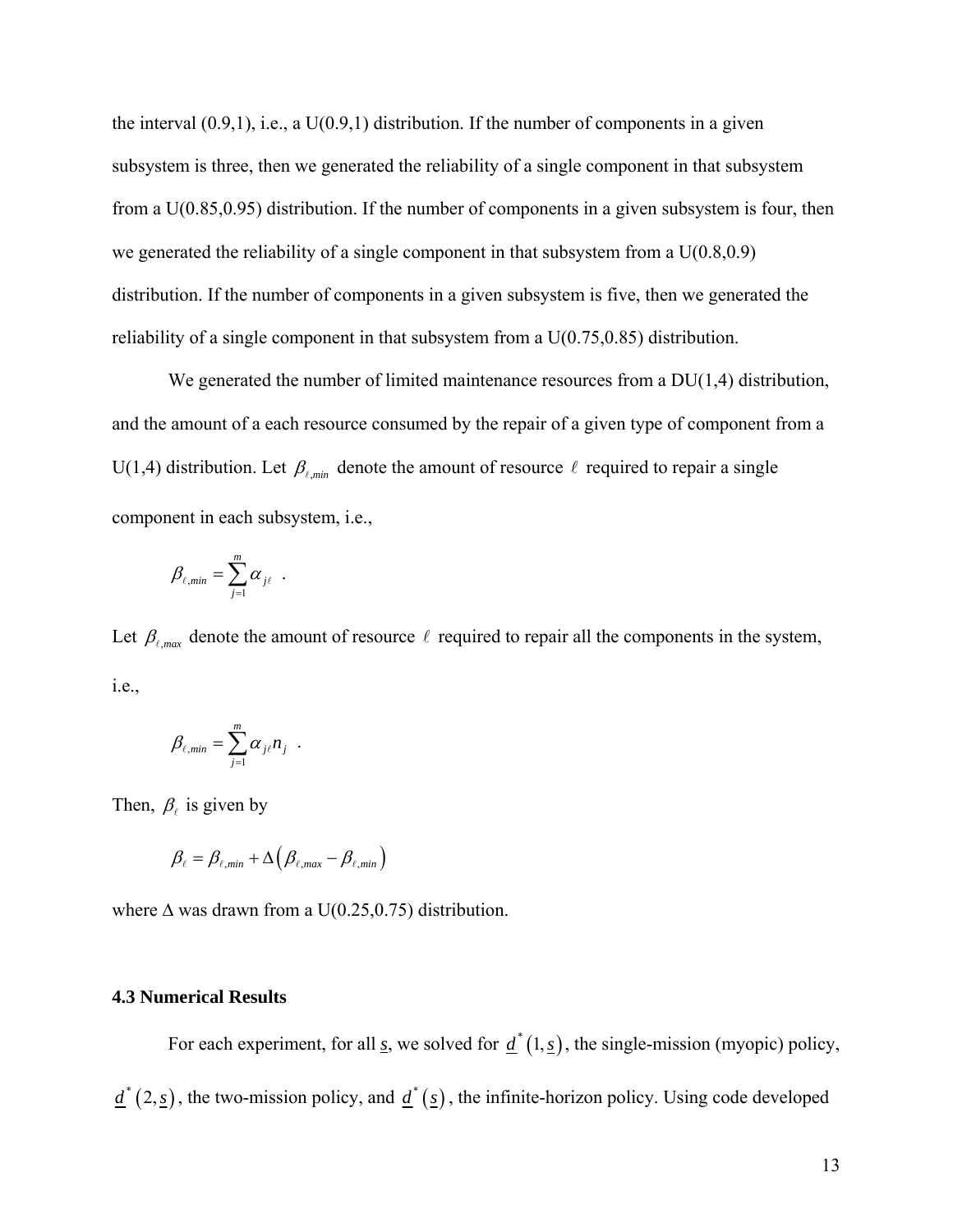in VB.net and a personal computer with a 1.7 GHz processor and 512 MB of RAM, a total of 2 seconds were required to solve the 1000 single-mission problems, an additional 40 seconds were required to solve the two-mission problems, and an additional 19 minutes were required to solve the infinite-horizon problems. For the 1,000 experiments,  $\underline{d}^*(\underline{s}) = \underline{d}^*(1, \underline{s})$  for all  $\underline{s}$  for all but 34 experiments. For these 34 instances in which the myopic selective maintenance policy and the infinite-horizon selective maintenance policy were different, we computed the average fraction of non-trivial states (i.e., those in Φ) for which the policies differed and the percent loss associated with implementing the myopic policy over the infinite-horizon,

$$
\delta \equiv \frac{\gamma - \gamma \left(\underline{d}^*(1,\underline{s})\right)}{\gamma}
$$

(Table 2). When these two policies differ, it is only for 4.3 percent of the non-trivial states on average, and the maximum percent loss in long-run system reliability associated with implementing the myopic selective maintenance policy is just 0.000009435%.

 Despite the fact that these results suggest that the myopic selective maintenance policy is "close" to optimal over the infinite-horizon, we investigated the characteristics of these 34 problem instances as compared to the other 966 instances by computing three metrics: the average number of state vectors per problem, the average percentage of state vectors that require selective maintenance (that is, the average fraction of states in  $\Phi$ ) and the average number of resources (Table 2). Based on the data, it appears that the selective maintenance problems with different myopic and infinite-horizon policies tend to be "larger" in all three senses. That is, these problems tend to have more components, more system states that require selective maintenance and more resources. This trend is intuitive in that "larger" problems yield more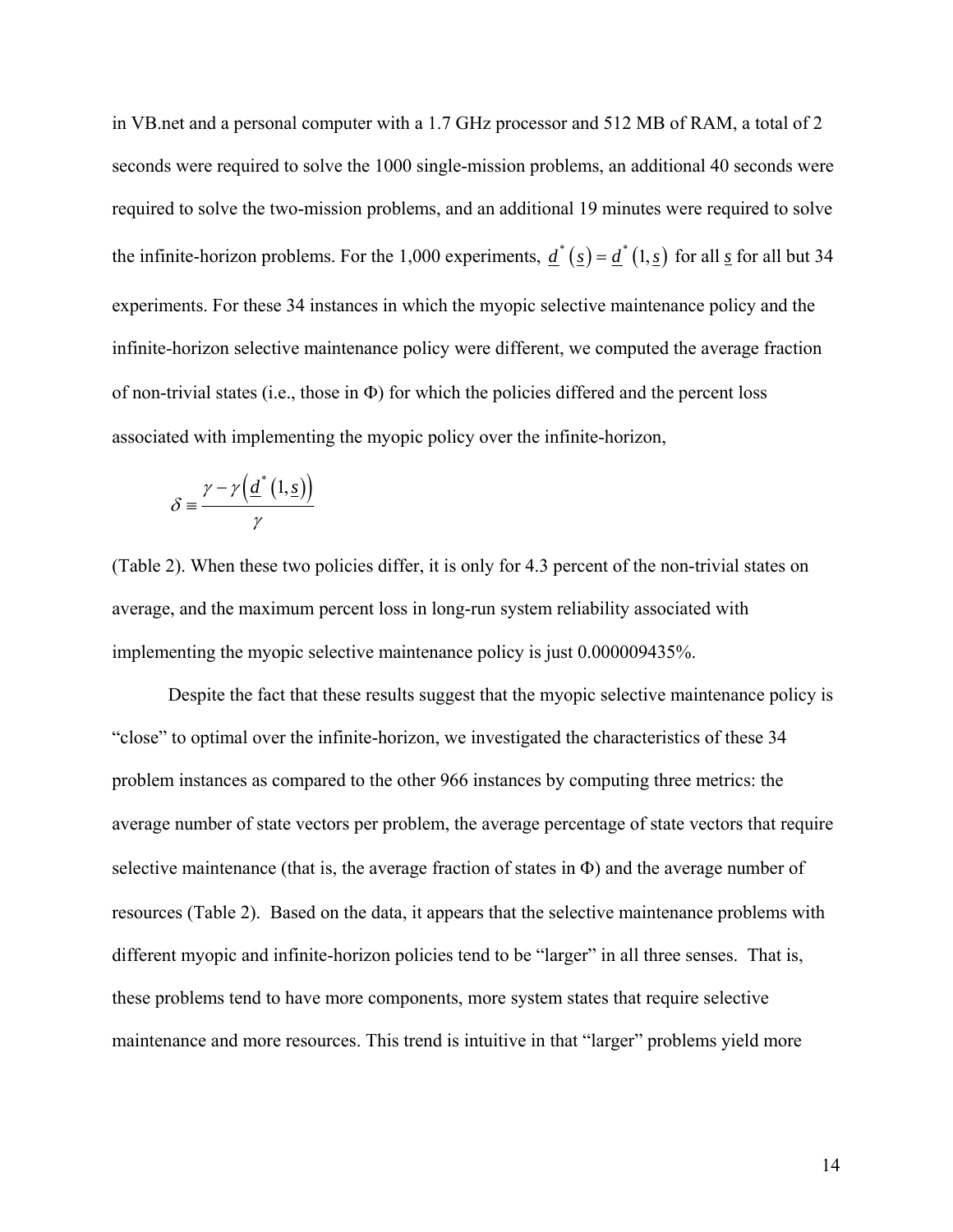complicated maintenance policies, which have greater opportunity to disagree over different horizons.

It is also interesting that for 33 of the 34 experiments of interest, the two-mission optimal selective maintenance policy is the same as the infinite-horizon optimal policy. For the remaining problem instance, the two-period optimal policy is the same as the myopic policy, and the three-period policy is the same as the infinite-horizon optimal policy.

#### **5. Summary and Conclusion**

In this paper, we formulate the finite-horizon and infinite-horizon multi-mission selective maintenance problem as stochastic dynamic programs. Using numerical experimentation, we compare the optimal infinite-mission policy, the optimal two-mission policy and the optimal single-mission policy. Based on these experiments, we find that these policies rarely differ, and when they do, the difference in long-run performance is minimal. Therefore, because the infinitehorizon problems are more computationally intensive, our results suggest that implementing the myopic policy or the two-period policy is likely to be a wise tradeoff for the type of system considered here. Furthermore, these results suggest that the area of future study with greatest benefit to the practitioner may be the development of improved solution procedures for the single-mission problem.

Relative to the multi-mission scenario, several opportunities for further study are warranted. First, our results are limited (due to computational burdens) to the case in which  $m =$ 3. Therefore, future work should focus on determining if our results extend to larger systems. Second, our results are limited to series-parallel systems of CFR components that perform a sequence of identical missions with identical breaks between missions. Therefore, future work

15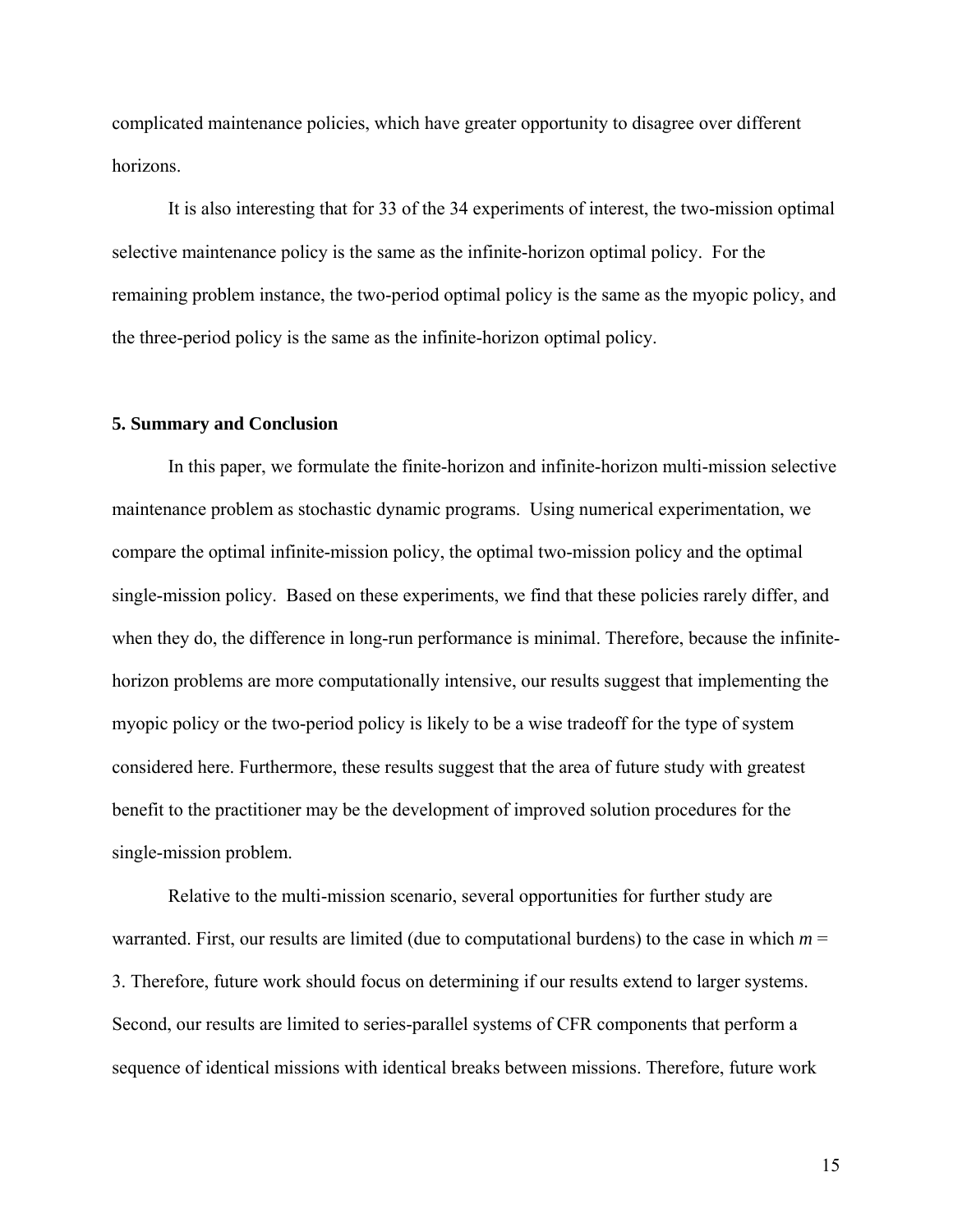should also focus on evaluating the characteristics of multi-mission selective maintenance solutions for systems with IFR components, nonlinear resource requirements, and varying mission profiles.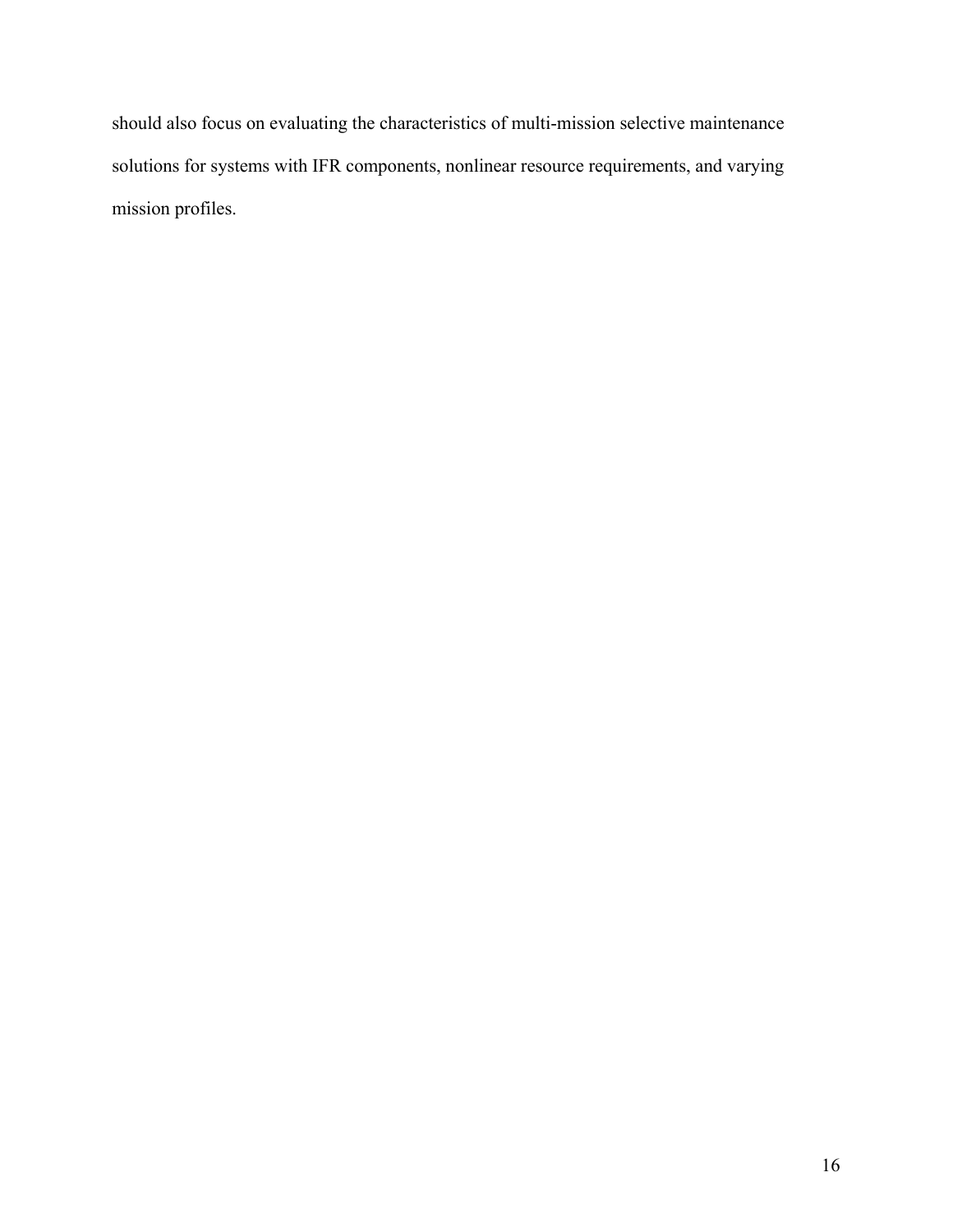## **References**

- <span id="page-18-5"></span>1. Bretthauer KM, Shetty B. The nonlinear knapsack problem – algorithms and applications. European Journal of Operational Research 2002;138(3):459-472.
- 2. Cassady CR, Murdock WP, Pohl EA. A deterministic selective maintenance model for complex systems. Recent Advances in Reliability and Quality Engineering (H. Pham, Editor). Singapore: World Scientific, 2001:311-325.
- <span id="page-18-6"></span>3. Cassady CR, Pohl EA, Murdock WP. Selective maintenance modeling for industrial systems. Journal of Quality in Maintenance Engineering 2001;7(2):104-117.
- <span id="page-18-8"></span>4. Cassady CR, Murdock WP, Pohl EA. Selective maintenance for support equipment involving multiple maintenance actions. European Journal of Operational Research 2001;129(2):252- 258.
- <span id="page-18-10"></span>5. Chen C., Meng M Q-H, Zuo MJ. Selective maintenance optimization for multi-state systems, In: Proceedings of the 1999 IEEE Canadian Conference on Electrical and Computer Engineering. (CCECE – '99). Edmonton, 1999.
- <span id="page-18-0"></span>6. Cho DI, Parlar M. A survey of maintenance models for multi-unit systems. European Journal of Operational Research 1991;51(1):1-23.
- <span id="page-18-1"></span>7. Dekker R. Applications of maintenance optimization models: a review and analysis. Reliability Engineering and System Safety 1996;51:229-270.
- <span id="page-18-2"></span>8. McCall J.J. Maintenance policies for stochastically failing equipment: a survey. Management Science 1965:11: 493-524.
- <span id="page-18-3"></span>9. Pierskallya WP, Voelker JA. A survey of maintenance models: the control and surveillance of deterioration systems. Naval Research Logistics Quarterly 1976;23:353-388.
- <span id="page-18-9"></span>10. Pohl EA, Cassady CR, Kwinn M. A selective maintenance model for serial manufacturing systems involving multiple maintenance actions. Proceedings of the  $17<sup>th</sup>$  International Conference on Production Research. Blacksburg, 2003
- <span id="page-18-11"></span>11. Puterman, ML. Markov decision processes: discrete stochastic dynamic programming. New York: John Wiley & Sons, 1994.
- <span id="page-18-4"></span>12. Rice WF, Cassady CR, Nachlas JA . Optimal maintenance plans under limited maintenance time. Industrial Engineering Research '98 Conference Proceedings. Banff, BC, Canada, 1998.
- <span id="page-18-7"></span>13. Schneider K, Cassady CR. Fleet-level selective maintenance, submitted for review at Quality and Reliability Engineering International 2004.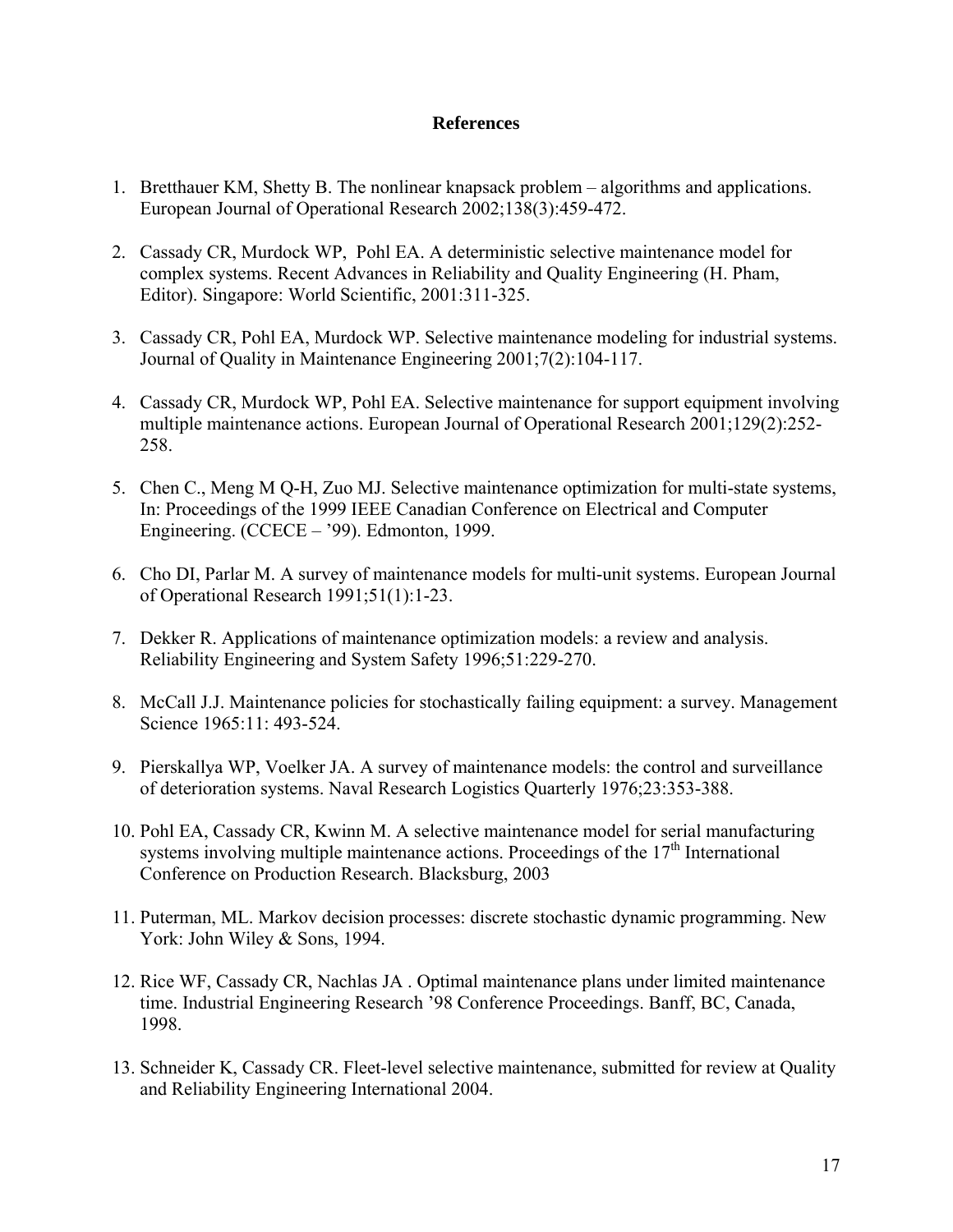- <span id="page-19-0"></span>14. Sherif YS, Smith ML. Optimal maintenance models for systems subject to failure – a review. Naval Research Logistics Quarterly 1981;28:47-74.
- <span id="page-19-1"></span>15. Valdez-Florez C, Feldman R. Survey of preventive maintenance models for stochastically deteriorating single-unit systems. Naval Research Logistics 1989;36:419-446.
- <span id="page-19-2"></span>16. Wang H. A survey of maintenance policies of deteriorating systems, European Journal of Operational Research 2002:139(3):469-489.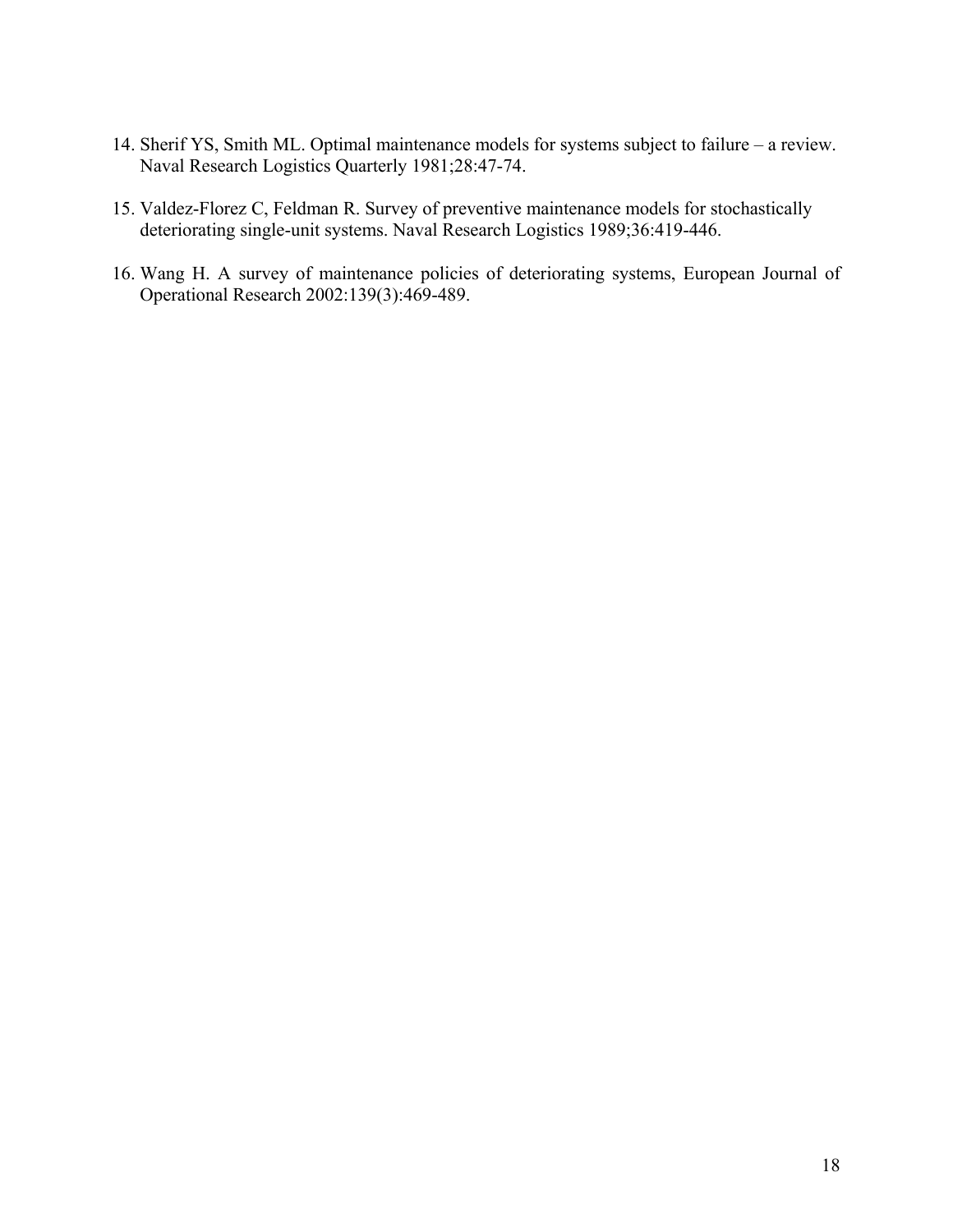

Figure 1. Hypothetical system with  $n = [5, 3, 2]$ .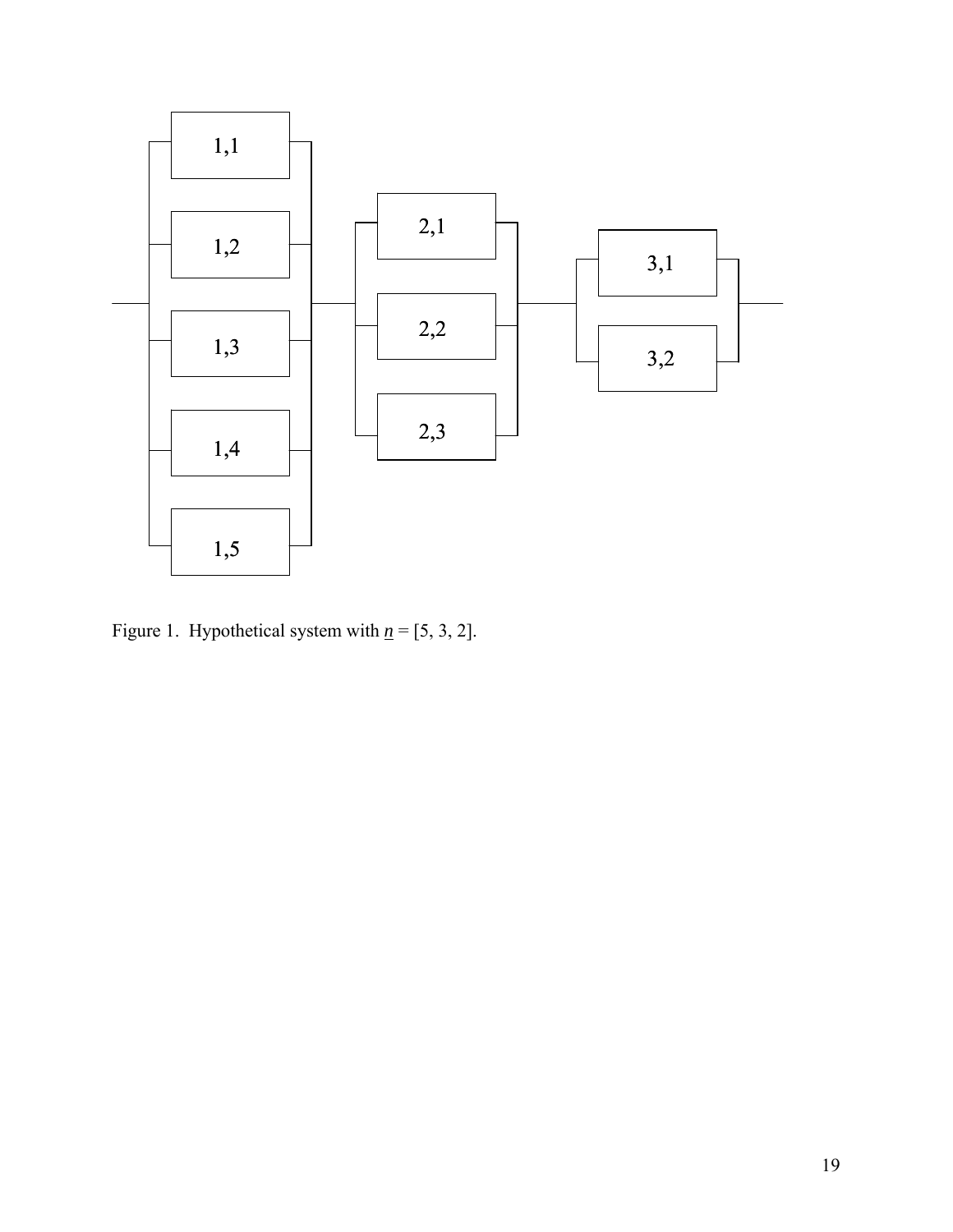Table 1. Optimal selective maintenance actions (for  $t = 1$  and  $t = 2$ ) and the corresponding

*V*  $(1, \underline{s})$  values for all  $\underline{s} \in \Phi$ .

| S         | $d^{(1,s)}$ | V(1,s)  | $d^{\hat{}}(2,\underline{s})$ | S         | $\underline{d}^{\dagger}(1,\underline{s})$ | V(1,s)  | $\underline{d}^{\dagger}(2,\underline{s})$ |
|-----------|-------------|---------|-------------------------------|-----------|--------------------------------------------|---------|--------------------------------------------|
| [0, 3, 1] | [0, 2, 1]   | 0.97955 | [0, 2, 1]                     | [4, 1, 1] | [3, 1, 1]                                  | 0.99450 | [3, 1, 1]                                  |
| [0, 3, 2] | [0, 2, 2]   | 0.97955 | [0, 2, 2]                     | [4, 1, 2] | [2, 1, 2]                                  | 0.98779 | [2, 1, 2]                                  |
| [1, 2, 2] | [0, 2, 2]   | 0.99450 | [0, 2, 2]                     | [4, 2, 0] | [2, 2, 0]                                  | 0.98779 | [2, 2, 0]                                  |
| [1, 3, 0] | [0, 3, 0]   | 0.99450 | [0, 3, 0]                     | [4, 2, 1] | [3, 1, 1]                                  | 0.97820 | [3, 1, 1]                                  |
| [1, 3, 1] | [1, 2, 1]   | 0.97955 | [1, 2, 1]                     | [4, 2, 2] | [2, 1, 2]                                  | 0.97160 | [2, 1, 2]                                  |
| [1, 3, 2] | [0, 2, 2]   | 0.97820 | [0, 2, 2]                     | [4, 3, 0] | [2, 2, 0]                                  | 0.97160 | [2, 2, 0]                                  |
| [2, 2, 1] | [1, 2, 1]   | 0.99450 | [1, 2, 1]                     | [4, 3, 1] | [2, 2, 0]                                  | 0.93947 | [1, 2, 1]                                  |
| [2, 2, 2] | [0, 2, 2]   | 0.98779 | [0, 2, 2]                     | [4, 3, 2] | [1, 2, 1]                                  | 0.90813 | [1, 2, 1]                                  |
| [2, 3, 0] | [0, 3, 0]   | 0.98779 | [0, 3, 0]                     | [5, 0, 2] | [4, 0, 2]                                  | 0.99450 | [4, 0, 2]                                  |
| [2, 3, 1] | [1, 2, 1]   | 0.97820 | [1, 2, 1]                     | [5, 1, 0] | [4, 1, 0]                                  | 0.99450 | [4, 1, 0]                                  |
| [2, 3, 2] | [0, 2, 2]   | 0.97160 | [0, 2, 2]                     | [5, 1, 1] | [3, 1, 1]                                  | 0.98779 | [3, 1, 1]                                  |
| [3, 1, 2] | [2, 1, 2]   | 0.99450 | [2, 1, 2]                     | [5, 1, 2] | [4, 0, 2]                                  | 0.97820 | [4, 0, 2]                                  |
| [3, 2, 0] | [2, 2, 0]   | 0.99450 | [2, 2, 0]                     | [5, 2, 0] | [4, 1, 0]                                  | 0.97820 | [4, 1, 0]                                  |
| [3, 2, 1] | [1, 2, 1]   | 0.98779 | [1, 2, 1]                     | [5, 2, 1] | [3, 1, 1]                                  | 0.97160 | [3, 1, 1]                                  |
| [3, 2, 2] | [2, 1, 2]   | 0.97820 | [2, 1, 2]                     | [5, 2, 2] | [3, 1, 1]                                  | 0.93947 | [2, 1, 2]                                  |
| [3, 3, 0] | [2, 2, 0]   | 0.97820 | [2, 2, 0]                     | [5, 3, 0] | [2, 2, 0]                                  | 0.93919 | [2, 2, 0]                                  |
| [3, 3, 1] | [1, 2, 1]   | 0.97160 | [1, 2, 1]                     | [5, 3, 1] | [2, 2, 0]                                  | 0.90813 | [2, 2, 0]                                  |
| [3, 3, 2] | [1, 2, 1]   | 0.93947 | [0, 2, 2]                     | [5, 3, 2] | [3, 1, 1]                                  | 0.82576 | [2, 1, 2]                                  |